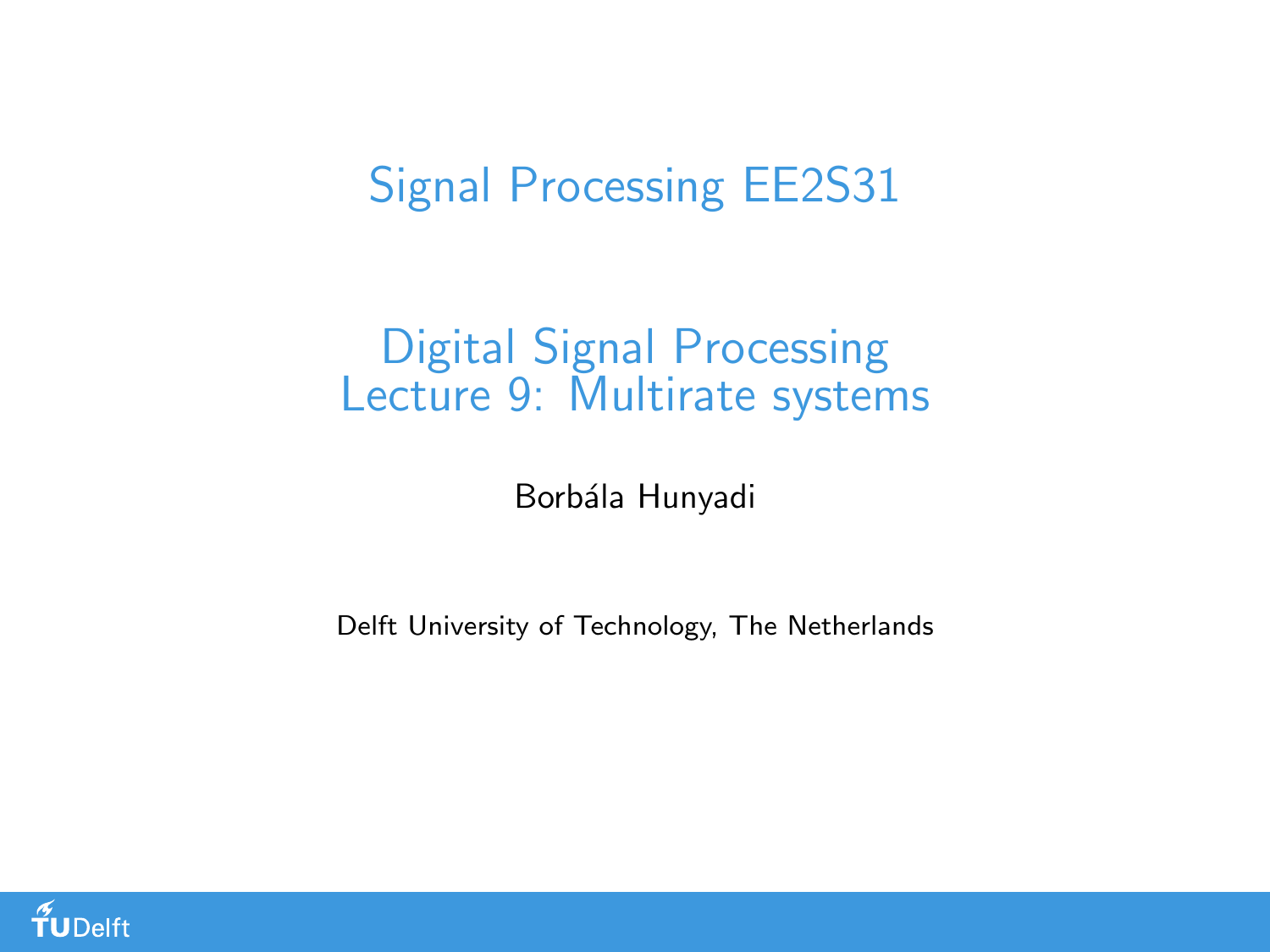## Outline

- Overview and applications
- Sampling rate conversion
	- Decimation by factor M
	- Upsampling by a factor L
	- Sampling rate conversion by factor L/M
- Implementation of sampling rate conversion
	- Sampling rate conversion using polyphase filters
	- Multistage Sampling rate conversion

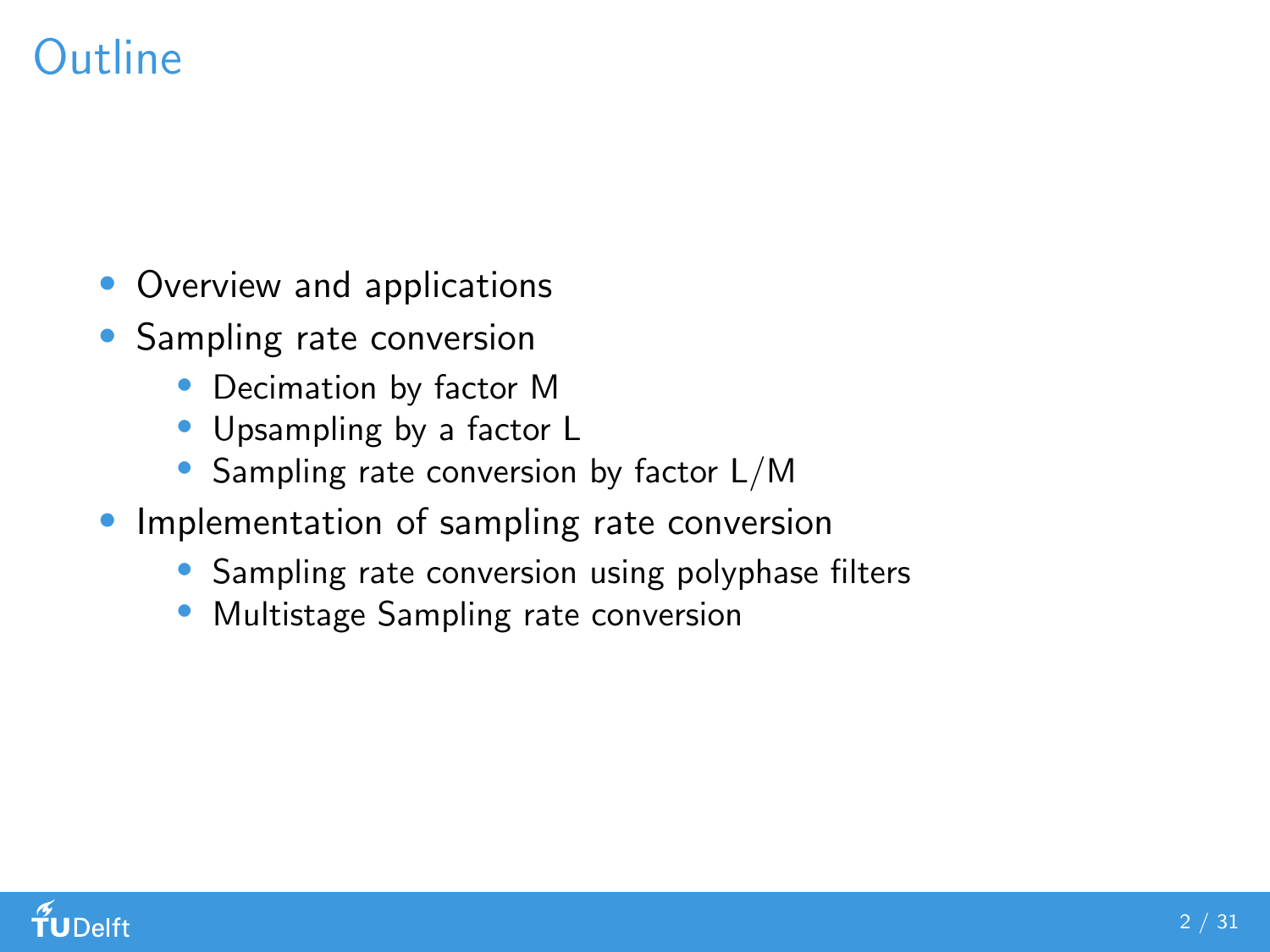## Overview and applications

#### Multirate systems

Multirate systems use different sampling rates at different stages of the digital processing.

Examples:

- telecommunication systems (speech, video)
- digital antialiasing (CD players)
- subband coding for speech and audio
- multimodal biomedical monitoring (EEG, ECG)



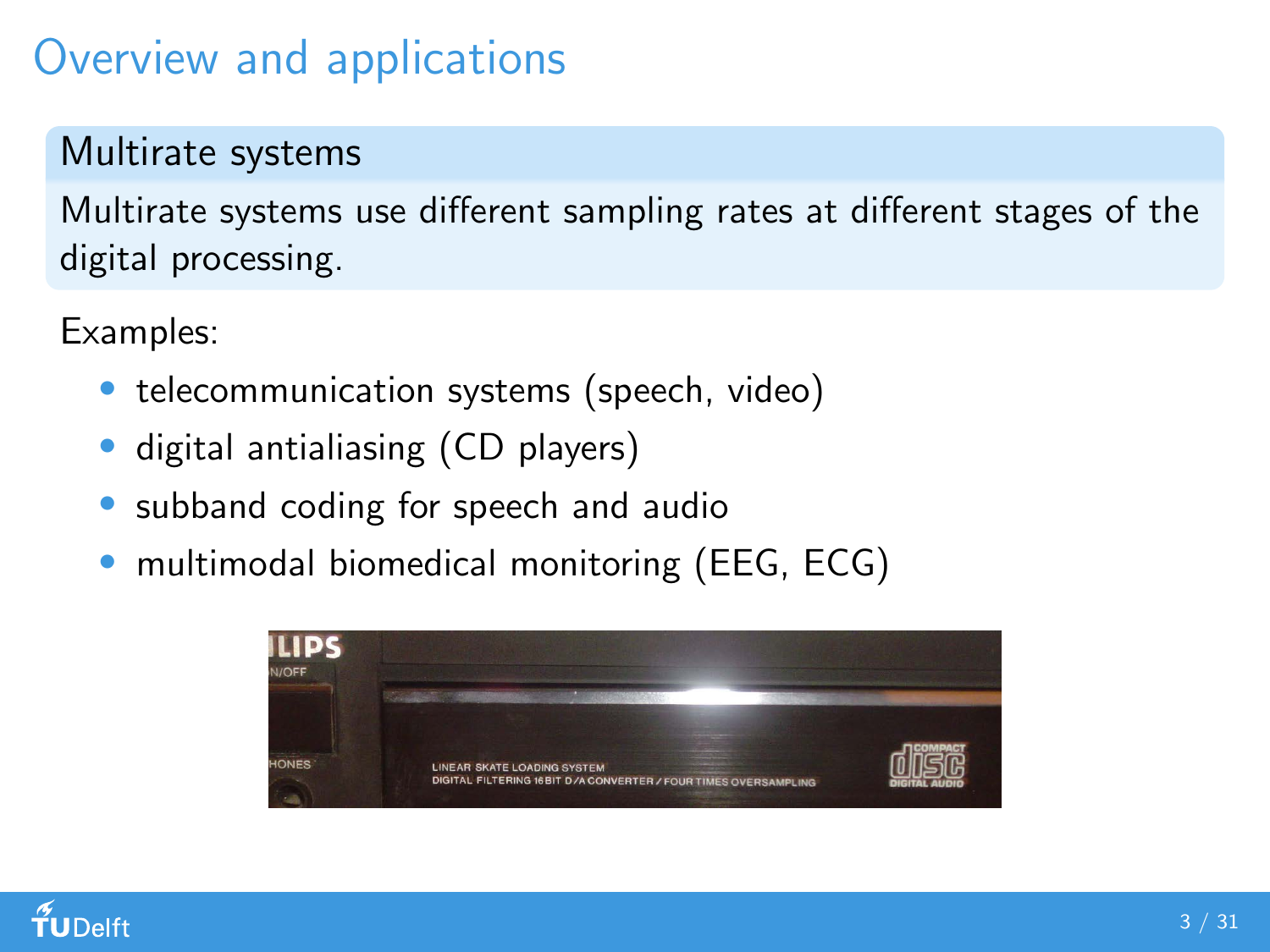## Decimation by a factor M

$$
T'_{s} = MT \Rightarrow x_{D}[n] = x_{a}(nT'_{s}) = x_{a}(nMT_{s}) = x[nM]
$$
  

$$
x[n] \xrightarrow{x[n]} x_{D}[n] = x[Mn]
$$

Decimation is a linear time-varying operation!



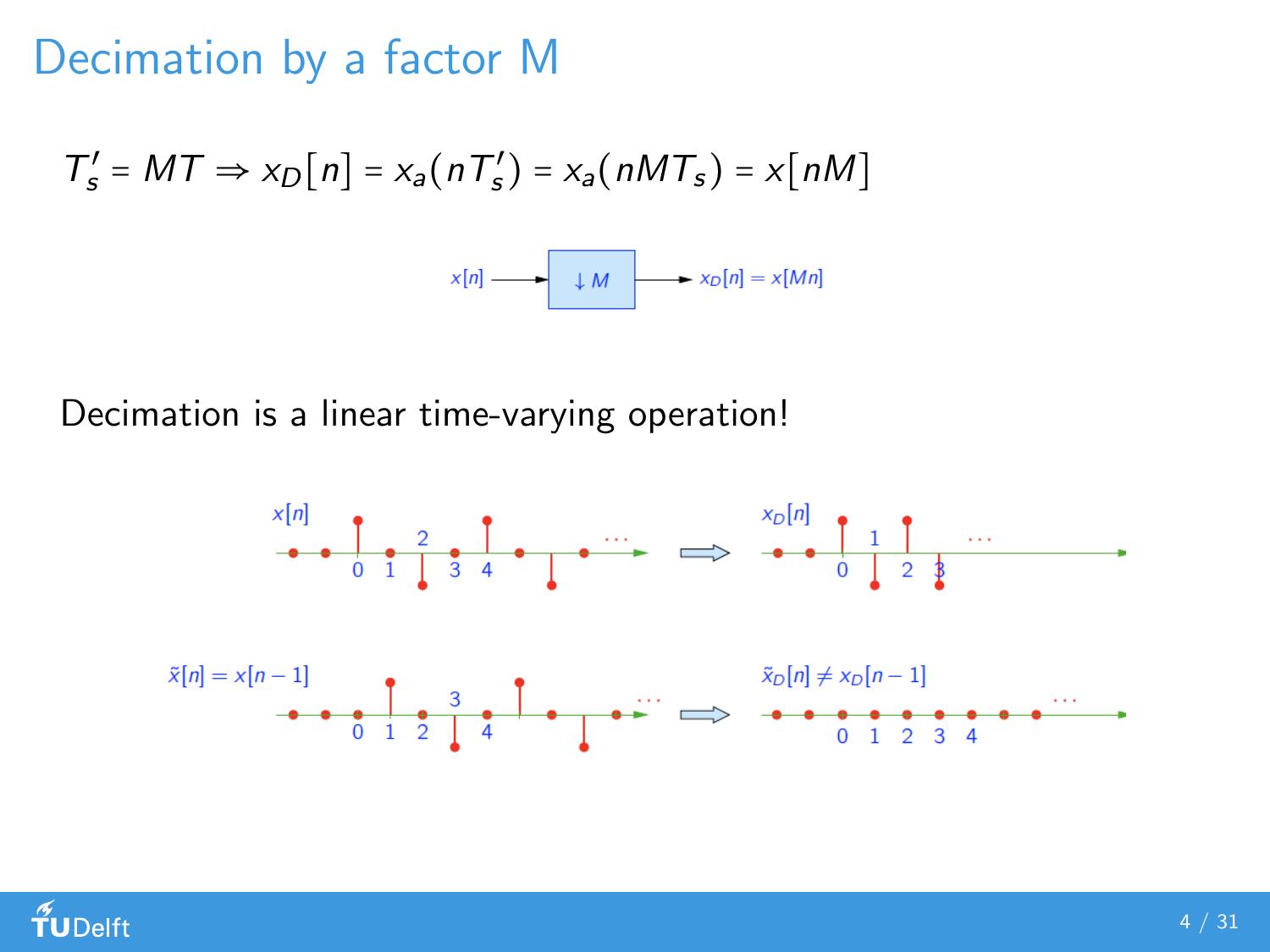## Decimantion by a factor M

$$
p[\ell] = \frac{1}{M} \sum_{k=0}^{M-1} e^{j2\pi k\ell/M} = \begin{cases} 1, & \ell = 0, \pm M, \pm 2M, \cdots \\ 0, & \end{cases}
$$

$$
X_D(z) = \sum_{n=-\infty}^{\infty} x_D[n]z^{-n}
$$
  
\n
$$
= \sum_{n=-\infty}^{\infty} x[nM]z^{-nM/M}
$$
  
\n
$$
= \sum_{\ell=-\infty}^{\infty} p[\ell] x[\ell] z^{-\ell/M}
$$
  
\n
$$
= \sum_{\ell=-\infty}^{\infty} \left\{ \frac{1}{M} \sum_{k=0}^{M-1} e^{j2\pi k\ell/M} \right\} x[\ell] z^{-\ell/M}
$$
  
\n
$$
= \frac{1}{M} \sum_{k=0}^{M-1} \sum_{\ell=-\infty}^{\infty} x[\ell] (z^{1/M} e^{-j2\pi k/M})^{-\ell}
$$
  
\n
$$
= \frac{1}{M} \sum_{k=0}^{M-1} X(z^{1/M} e^{-j2\pi k/M})
$$

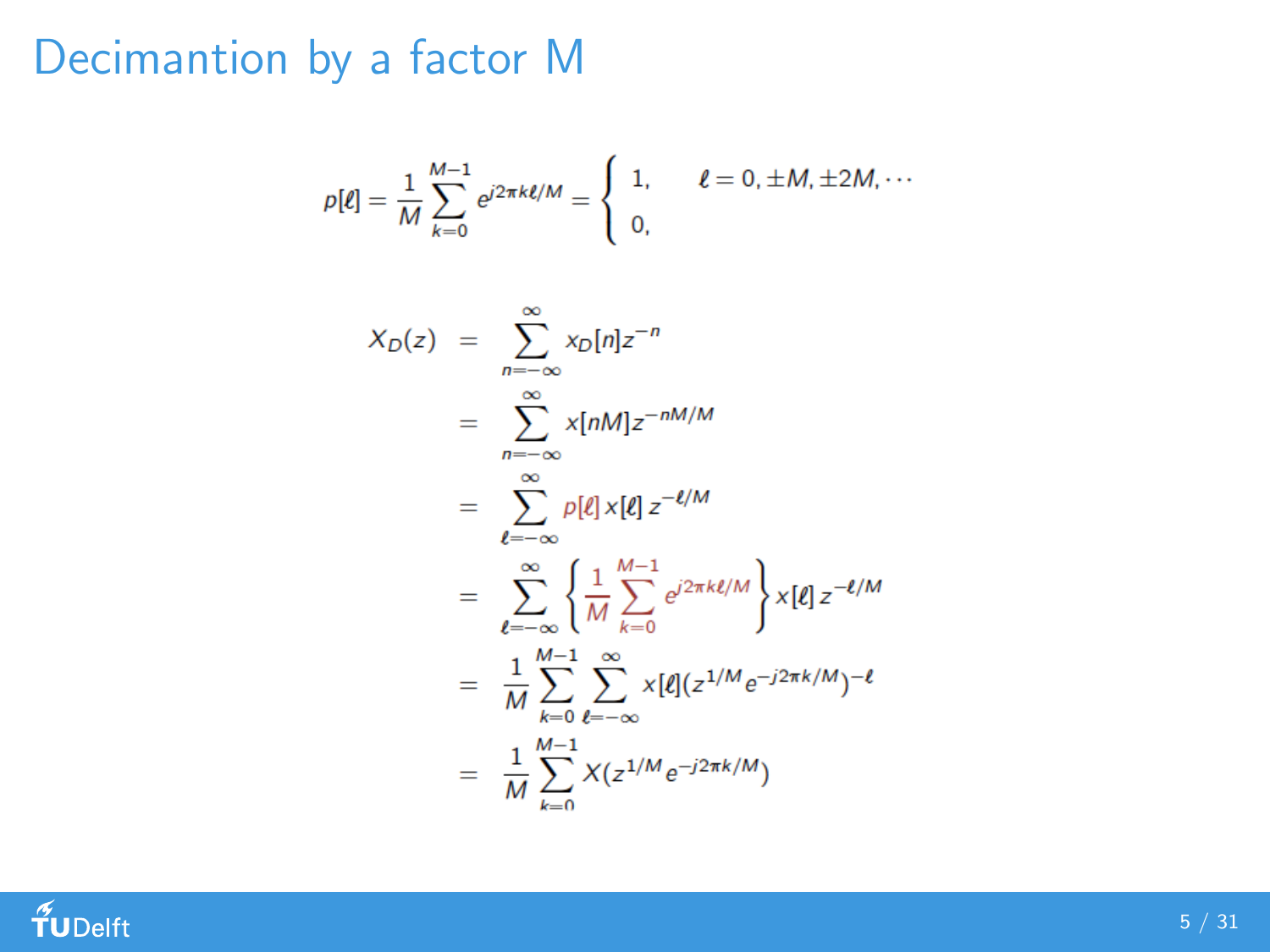## Decimation by a factor M

Spectrum of the decimated signal:

$$
X_D(z) = \frac{1}{M} \sum_{k=0}^{M-1} X(z^{1/M} e^{-j2\pi k/M}), \qquad X_D(\omega) = \frac{1}{M} \sum_{k=0}^{M-1} X(\frac{\omega - 2\pi k}{M})
$$

The spectrum of the decimated signal  $X_D(\omega)$  consists of shifted and stretched copies of the original spectrum  $X(\omega)$ . (Note,  $x[n]$  is digital, so  $X(\omega)$  is already periodic!)



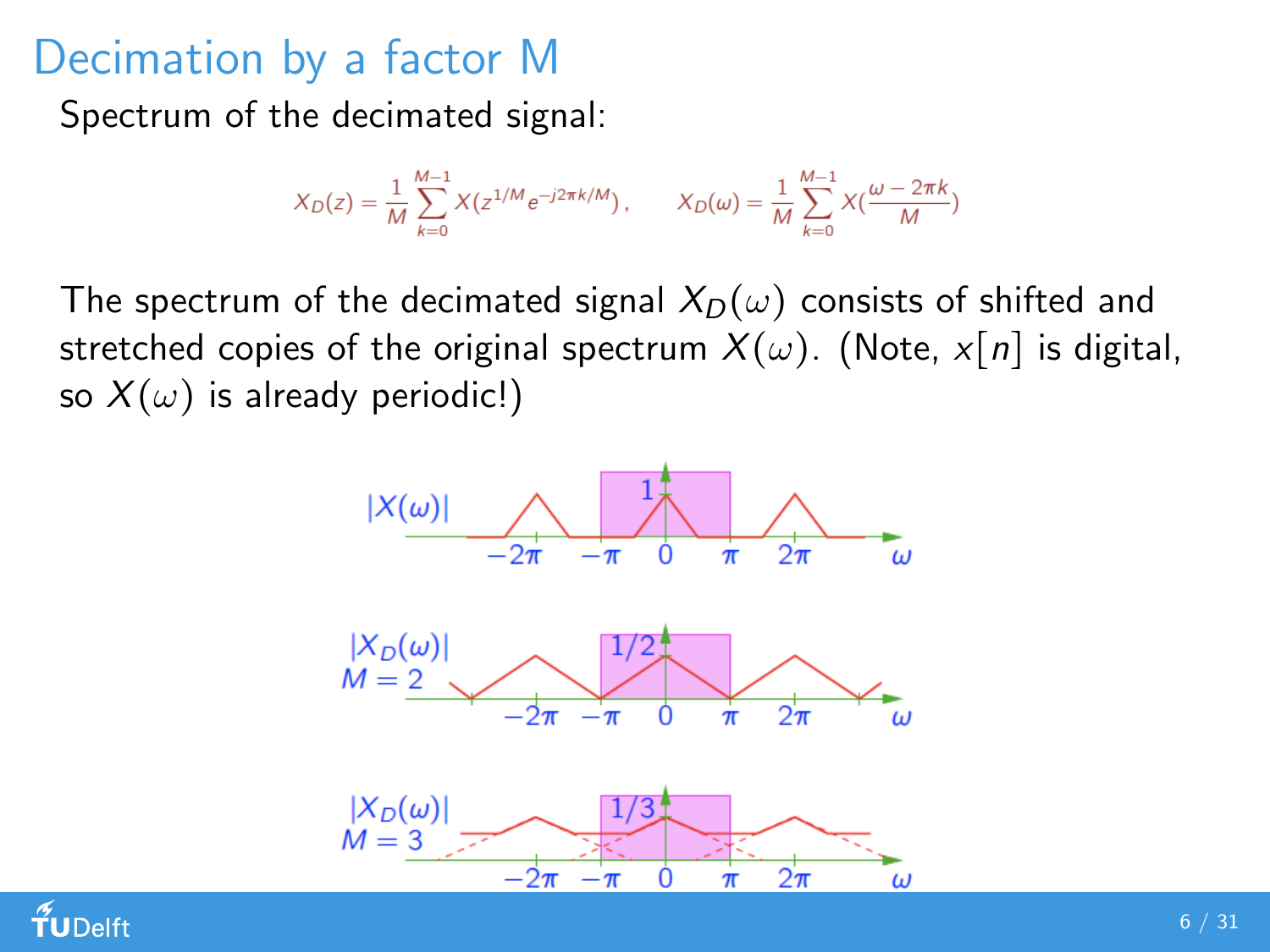## Decimantion by a factor M

How to avoid aliasing?



We need to use an anti-aliasing decimationfilter (low-pass filter) with cut-off at  $\frac{\pi}{M}$ .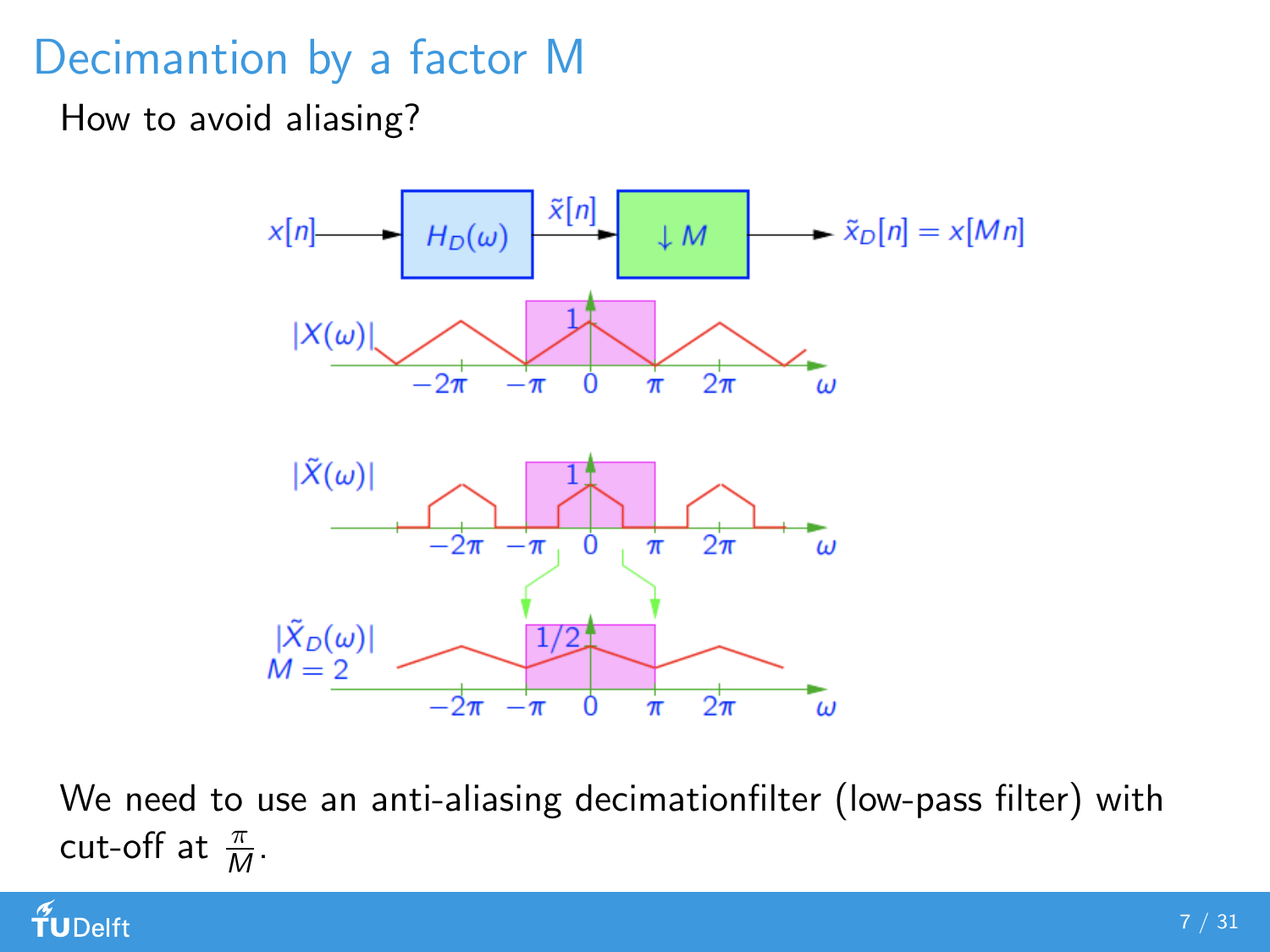## Example: audio signal

Let's assume that we have an audio signal where frequencies up to 3.5 kHz are important. We want to sample the signal at 8 kHz. In order to avoid aliasing, we need an anti-aliasing filter  $H_{aa}(\Omega)$  with a transition band between 3.5 and 4 kHz. This is too sharp in analog domain!



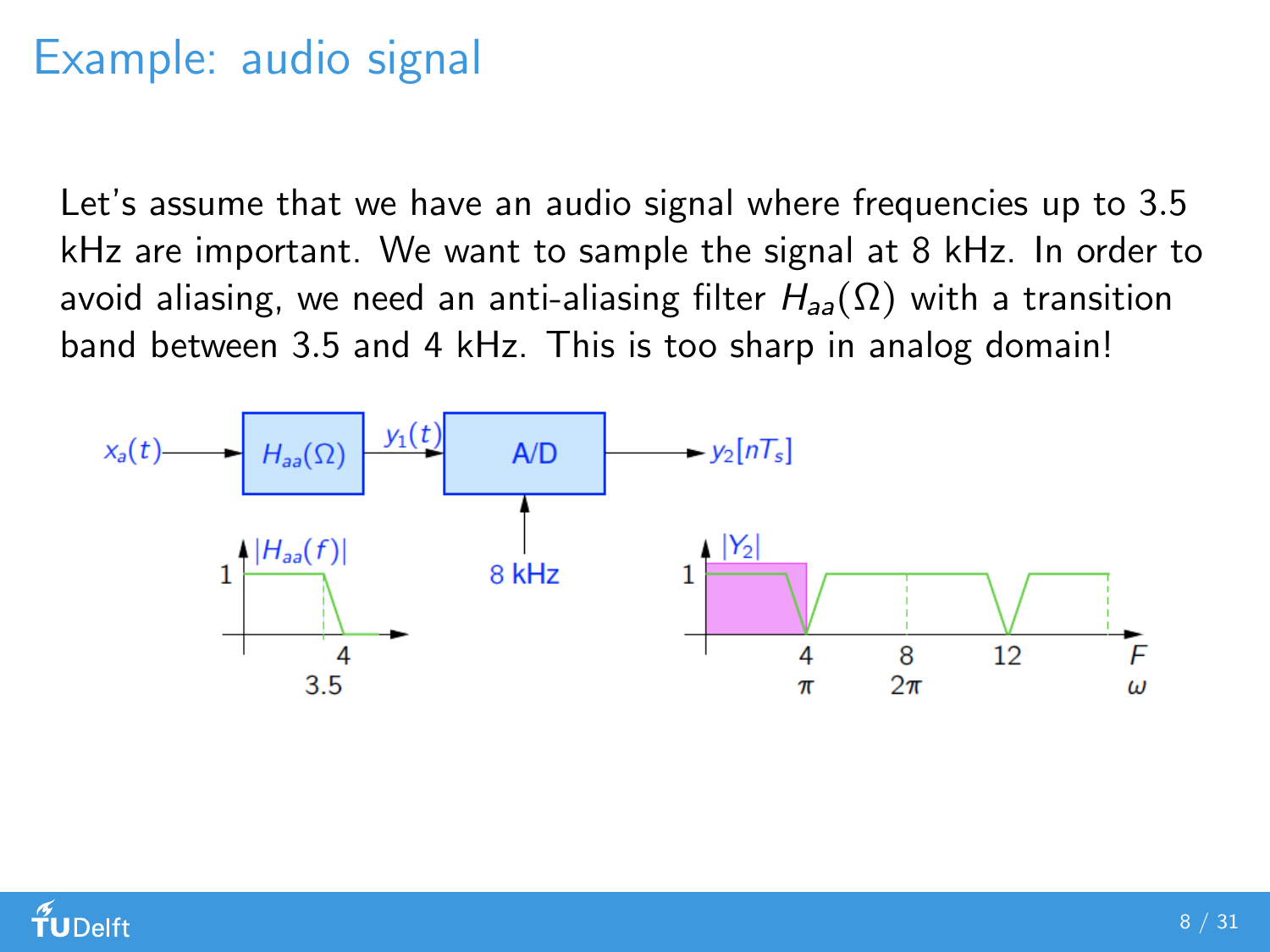## Example: audio signal

Alternative: let us sample with 16 kHz, filter in digital domain and then downsample! This allows an analog filter with reasonable transition band.



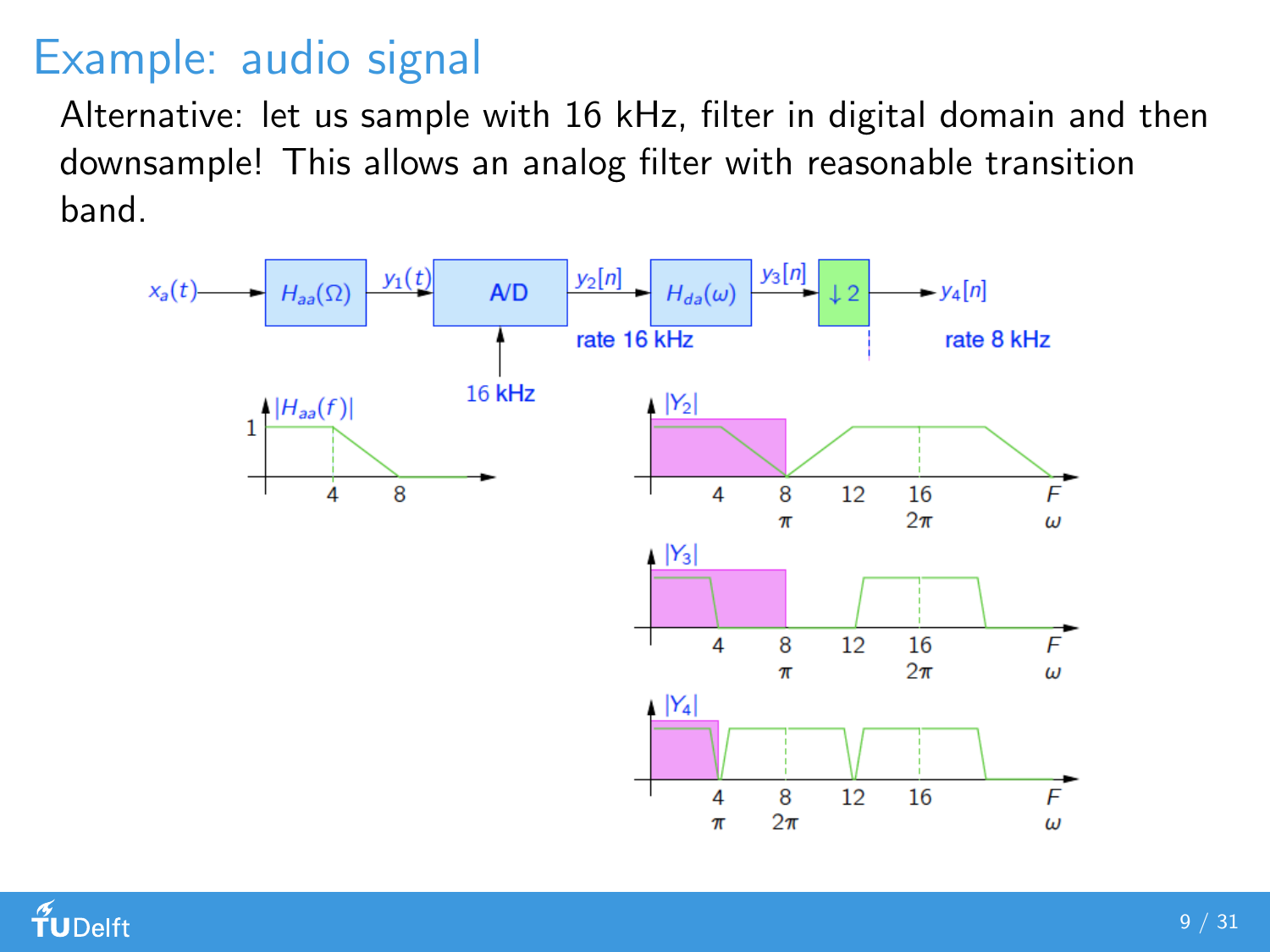## Interpolation with a factor L

Interpolation (=upsampling) with a factor L means to insert  $L - 1$  zeros:

$$
x_E[n] = \begin{cases} x[k], & n = kL \\ 0, & \text{otherwise} \end{cases}
$$

The sampling rate of the signal increases by a factor L. There is no information loss!

$$
x[n] \longrightarrow x_E[n] = x[n/L]
$$
  
rate = 1/T<sub>s</sub> rate = L/T<sub>s</sub>

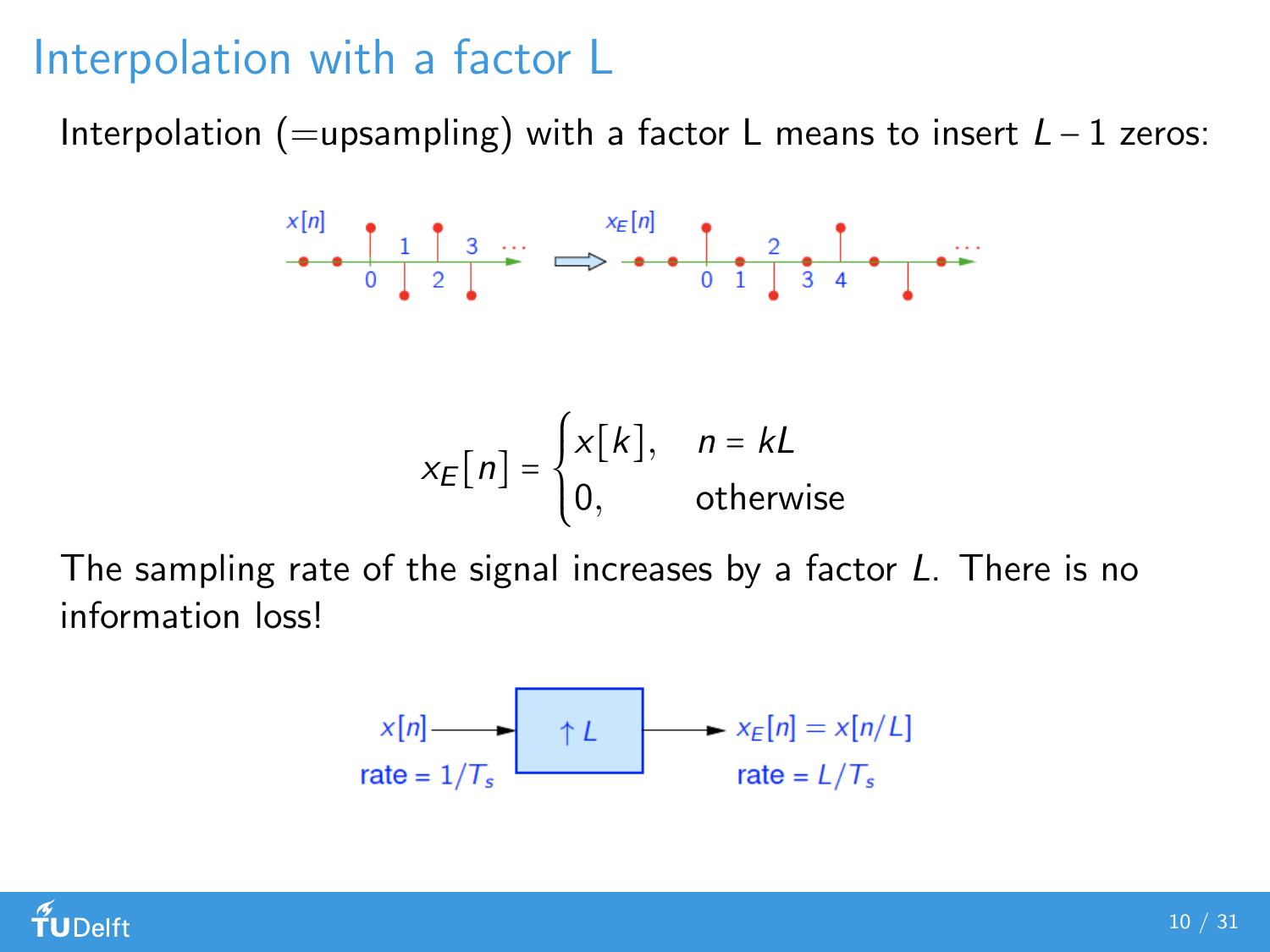## Interpolation with a factor L

$$
X_E(z) = X(z^L), X_E(\omega) = X(\omega L)
$$



- The spectrum of the signal contracts with a factor L, and  $L - 1$  copies occur in the fundamental interval.
- We can remove the copies using a digital low-pass filter
- the overall system (i.e. sampling with  $1/\mathcal{T}_s$  , upsampling and filtering) is then equivalent with a system sampled at a rate of  $L/T_s.$

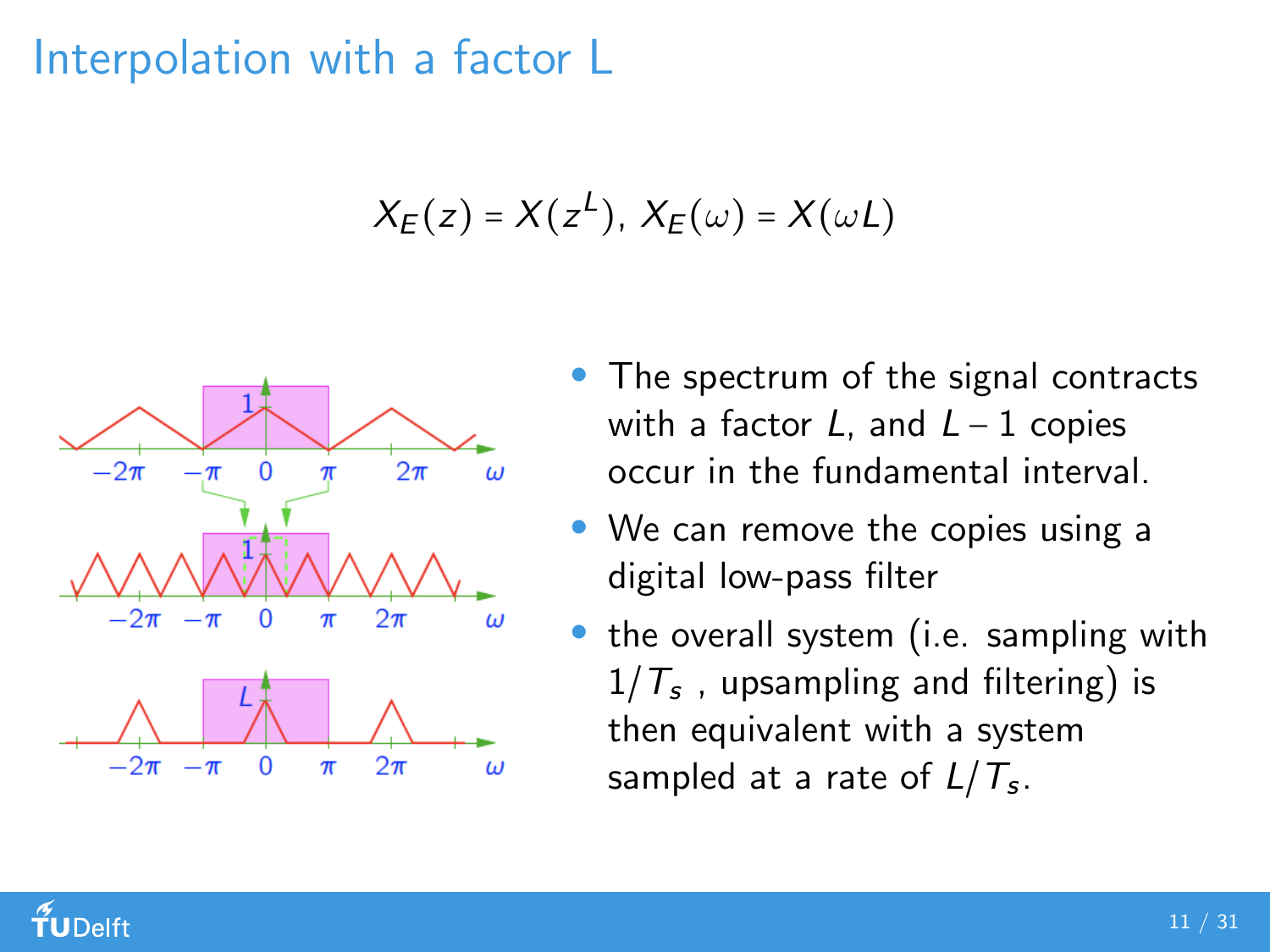## Example: audio signal

Let's assume that the audio signal now has to be converted back to analog and the highest frequency is 3 kHz, sample rate 8 kHz. After D/A convesion we need an image rejection (interpolation) filter with transition band between 3 − 5 kHz.



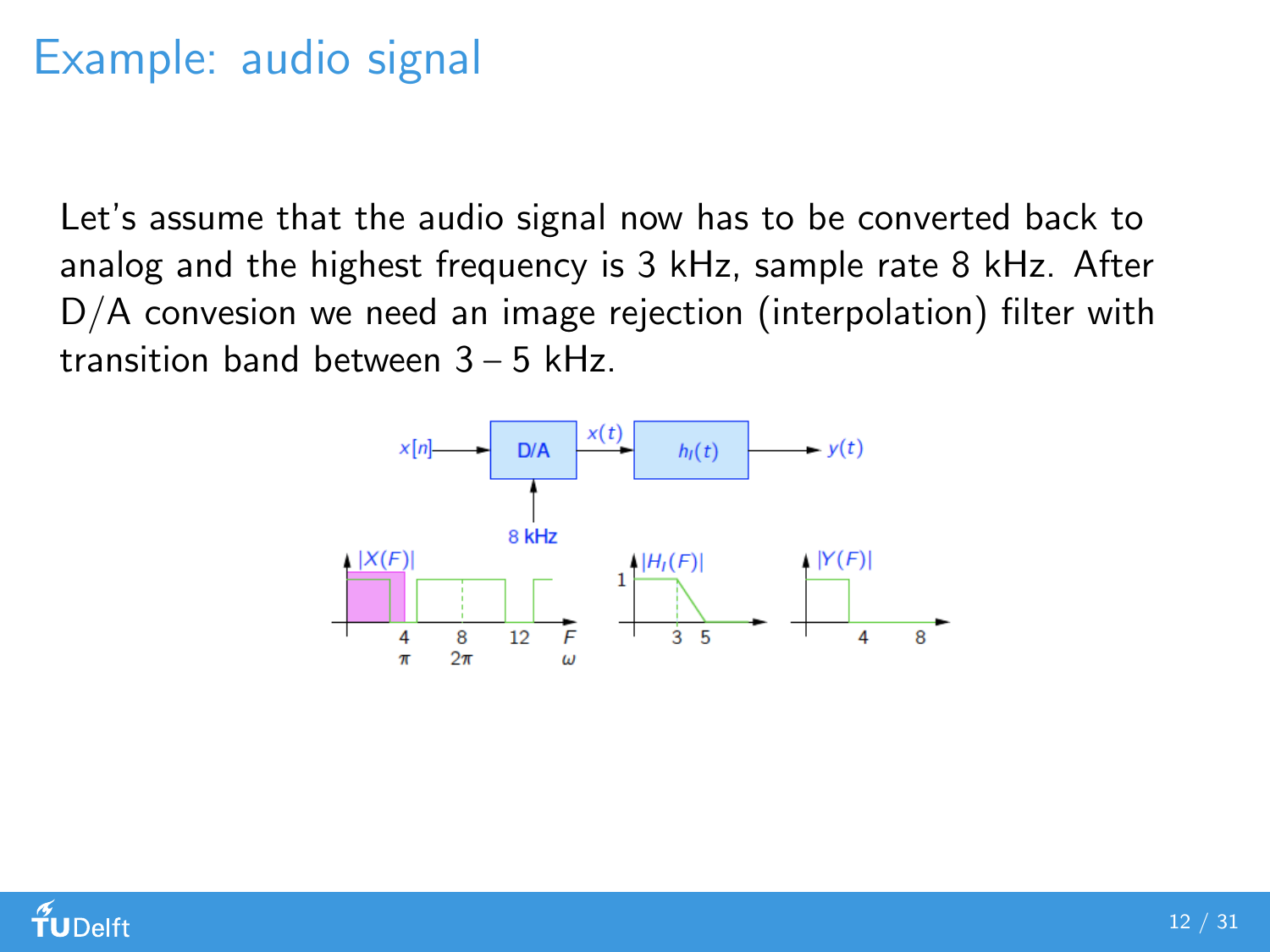## Example: audio signal

Alternative: Let us first upsample with a factor of 2, and then do  $D/A$ conversion!



Now the analog lowpass filter has a more reasonable transition band.

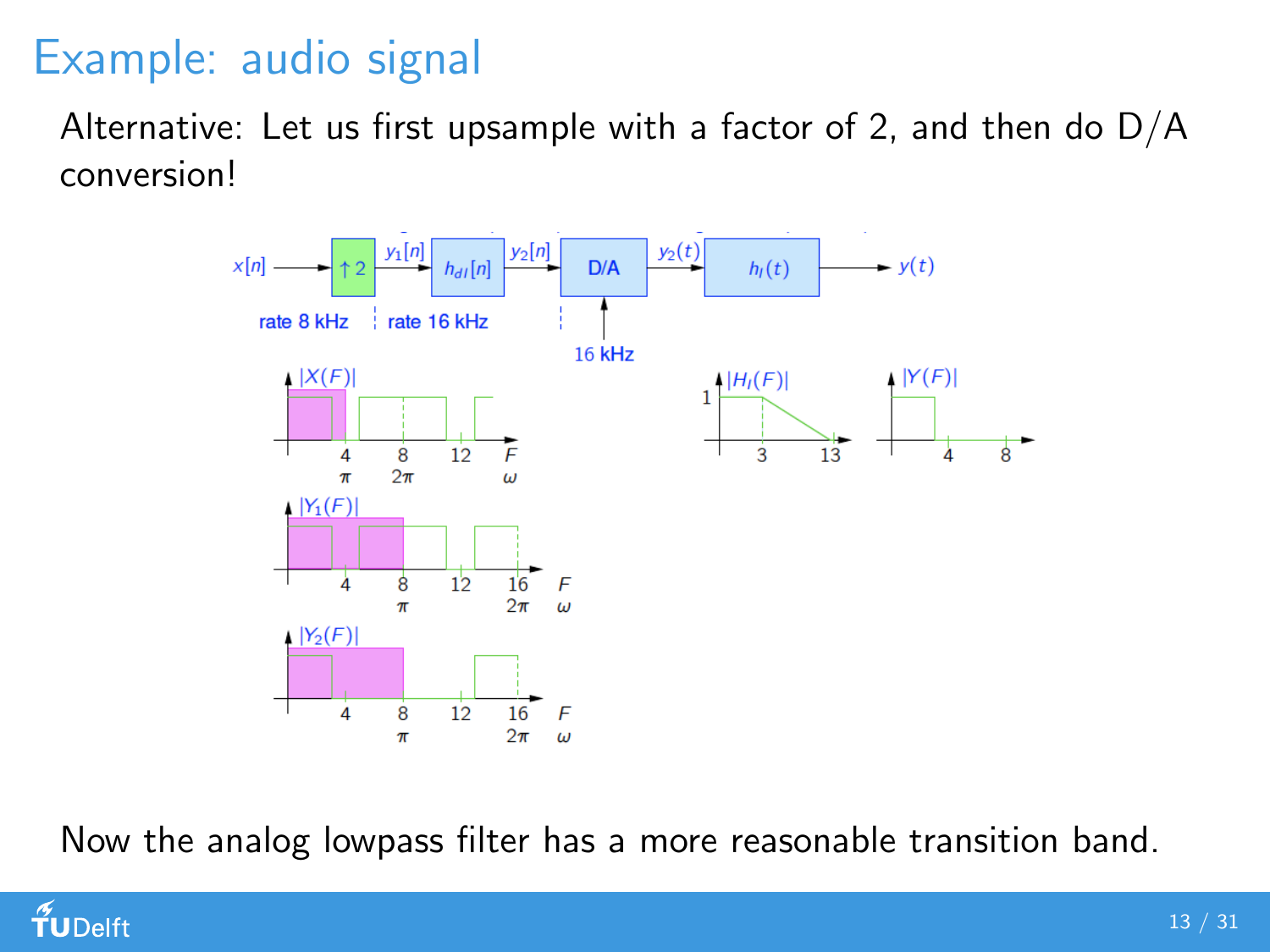A CD stores audio samples with a sampling rate of 44kHz. The highest audible frequency by the human ear is around 20 kHz.

- On the CD player, the text "2 times oversampled" is written. What does it mean exactly?
- Draw the block scheme of the reconstruction, including the frequency diagram of all signals.

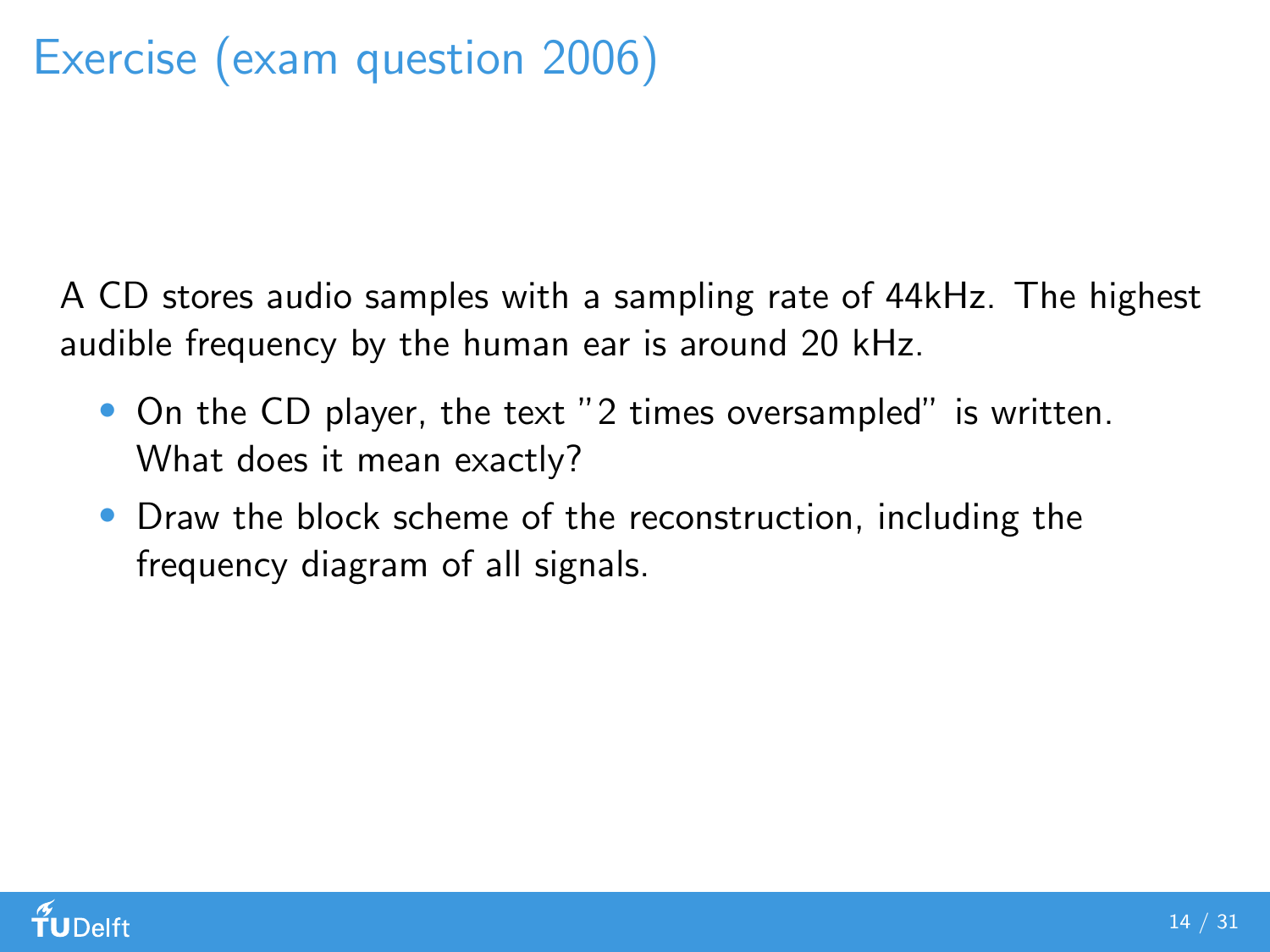## Sampling rate conversion by factor L/M

We can combine upsampling with L and downsampling with M to implement a sampling rate conversion with any rational factor L/M.



The two low-pass filters can be combined in one with a cut-off of  $\omega_c = \min(\pi/L, \pi/M).$ 

Can we do the other way around, first decimate then interpolate? (Would that give the same output signal?)

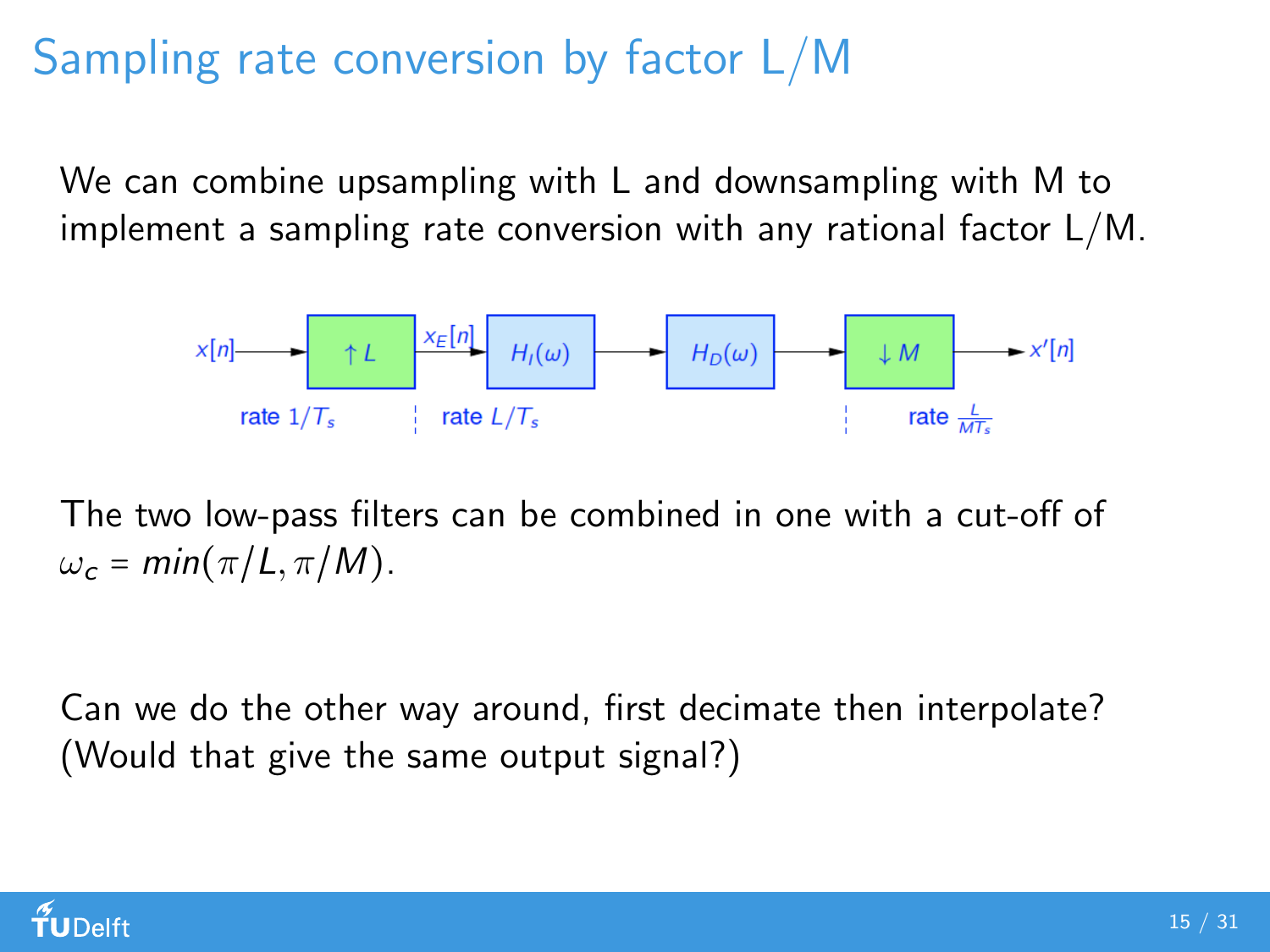Sampling rate conversion by factor L/M

Exercise 11.9:



General rule:  $y_0 = y_1$  if and only if L and M are relative primes!

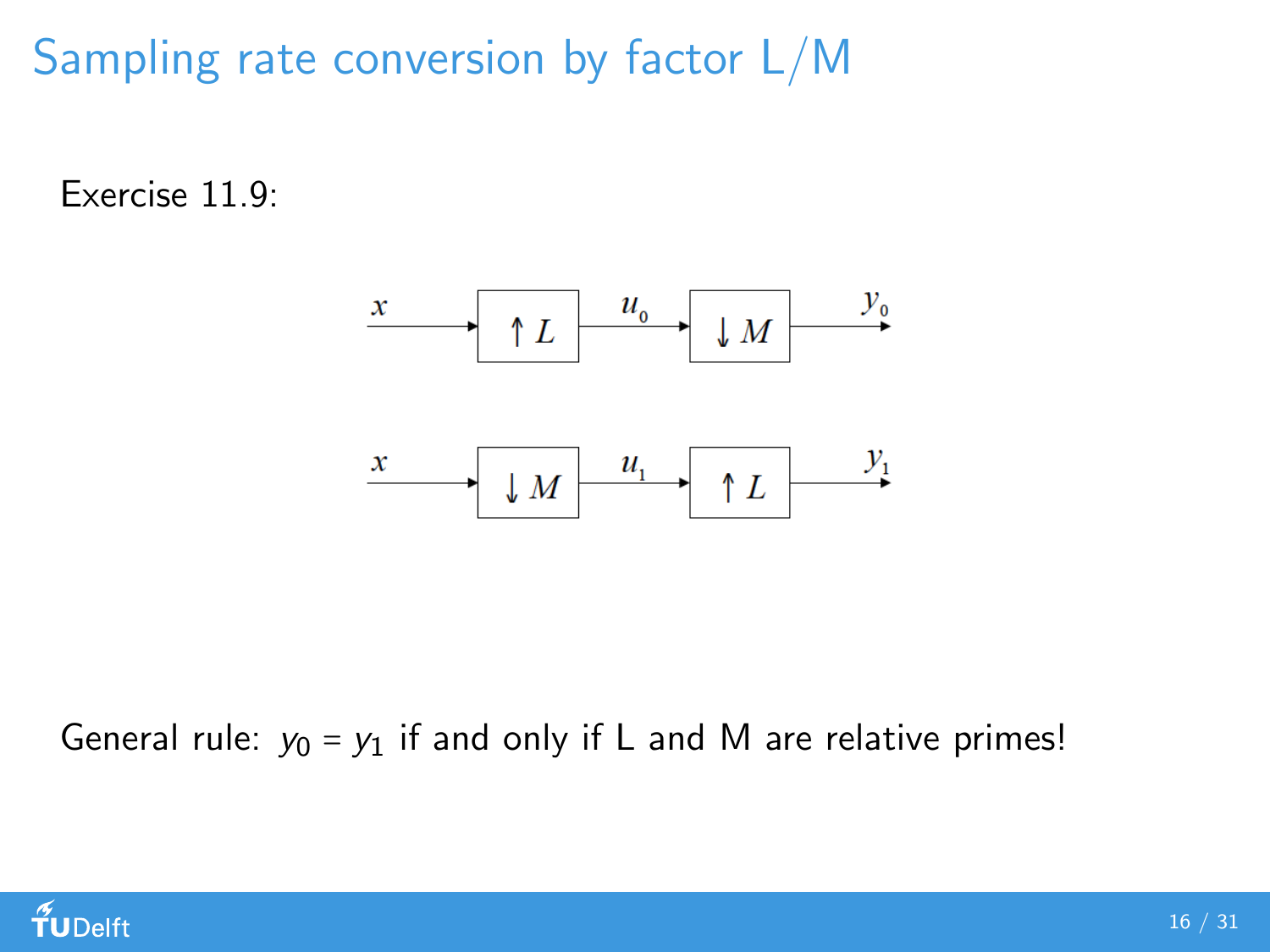- Overview and applications
- Sampling rate conversion
	- Decimation by factor M
	- Upsampling by a factor L
	- Sampling rate conversion by factor L/M
- **Implementation of sampling rate conversion** 
	- Sampling rate conversion using polyphase filters
	- Multistage Sampling rate conversion

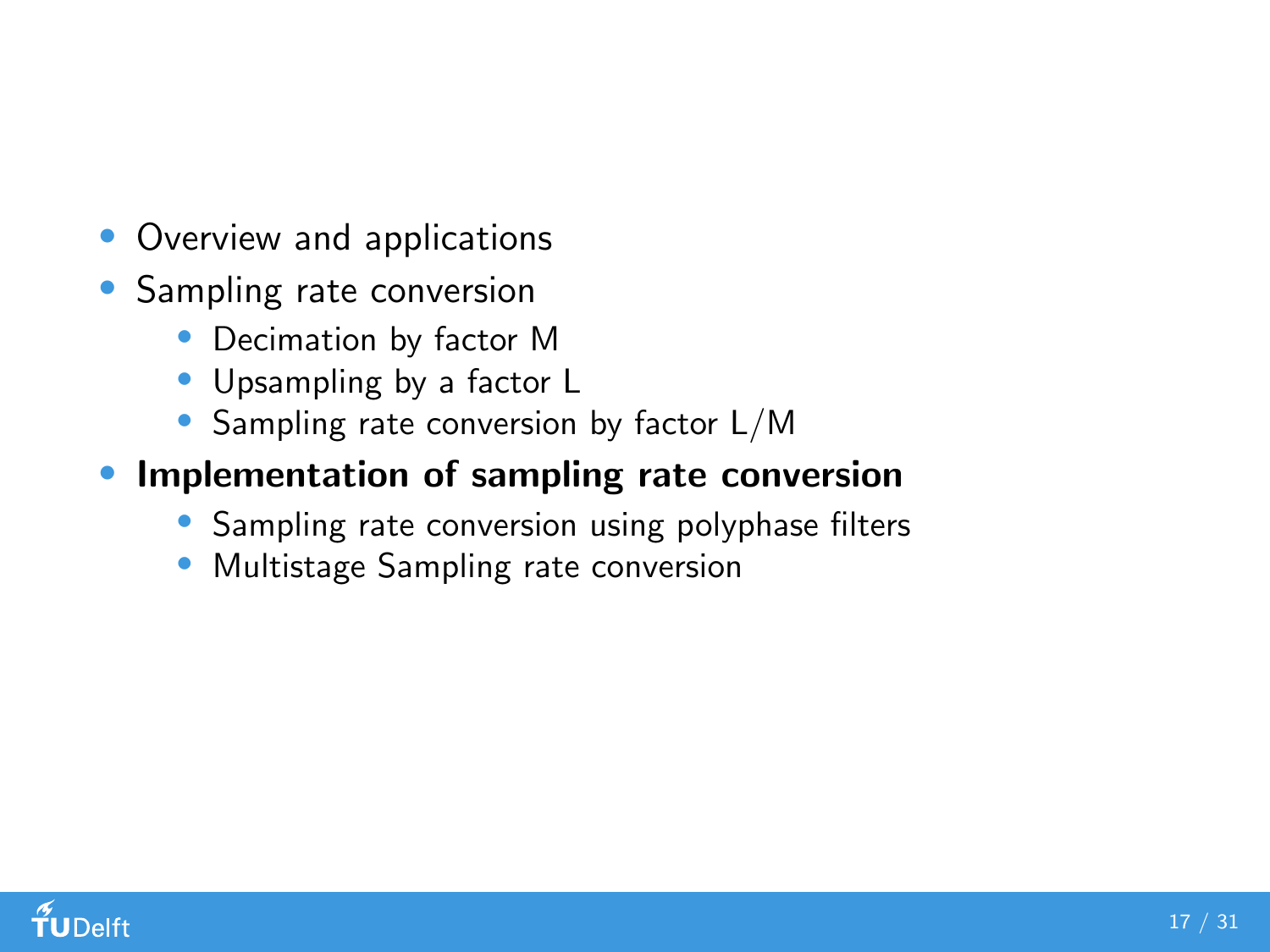# Implementation of sampling rate conversion

#### Goal

TUDelft

Efficiently implement multirate conversion systems

Example:



Note: In general, we cannot swap a filter and a sampling rate converter!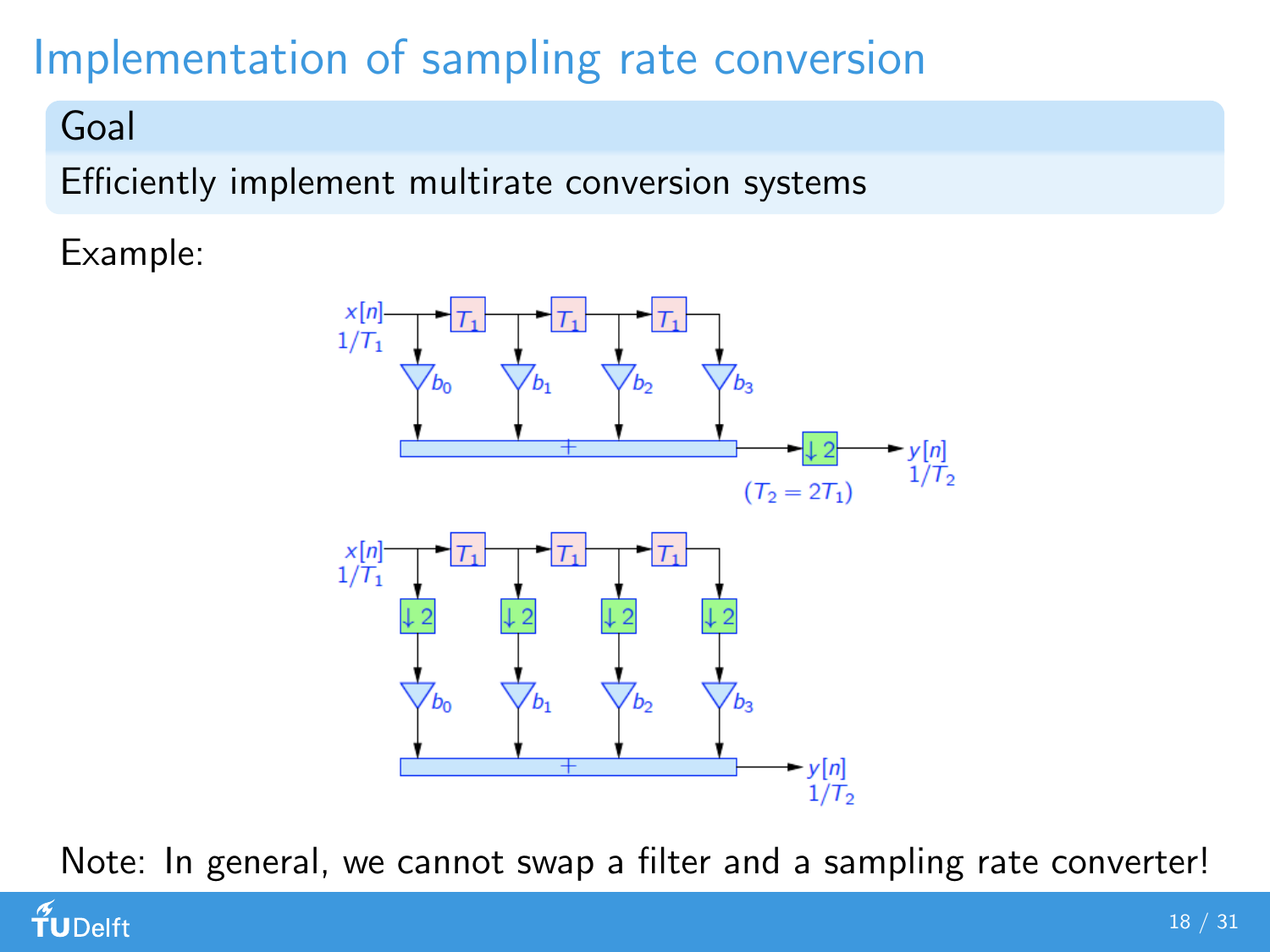# Implementation of sampling rate conversion

#### **Objective**

Let's modify the filter realisation such that filters and sampling rate converters can be swapped.

#### Outcome

The resulting circuit is overall more efficient

Two ingredients:

- Polyphase filter structures
- Noble identities

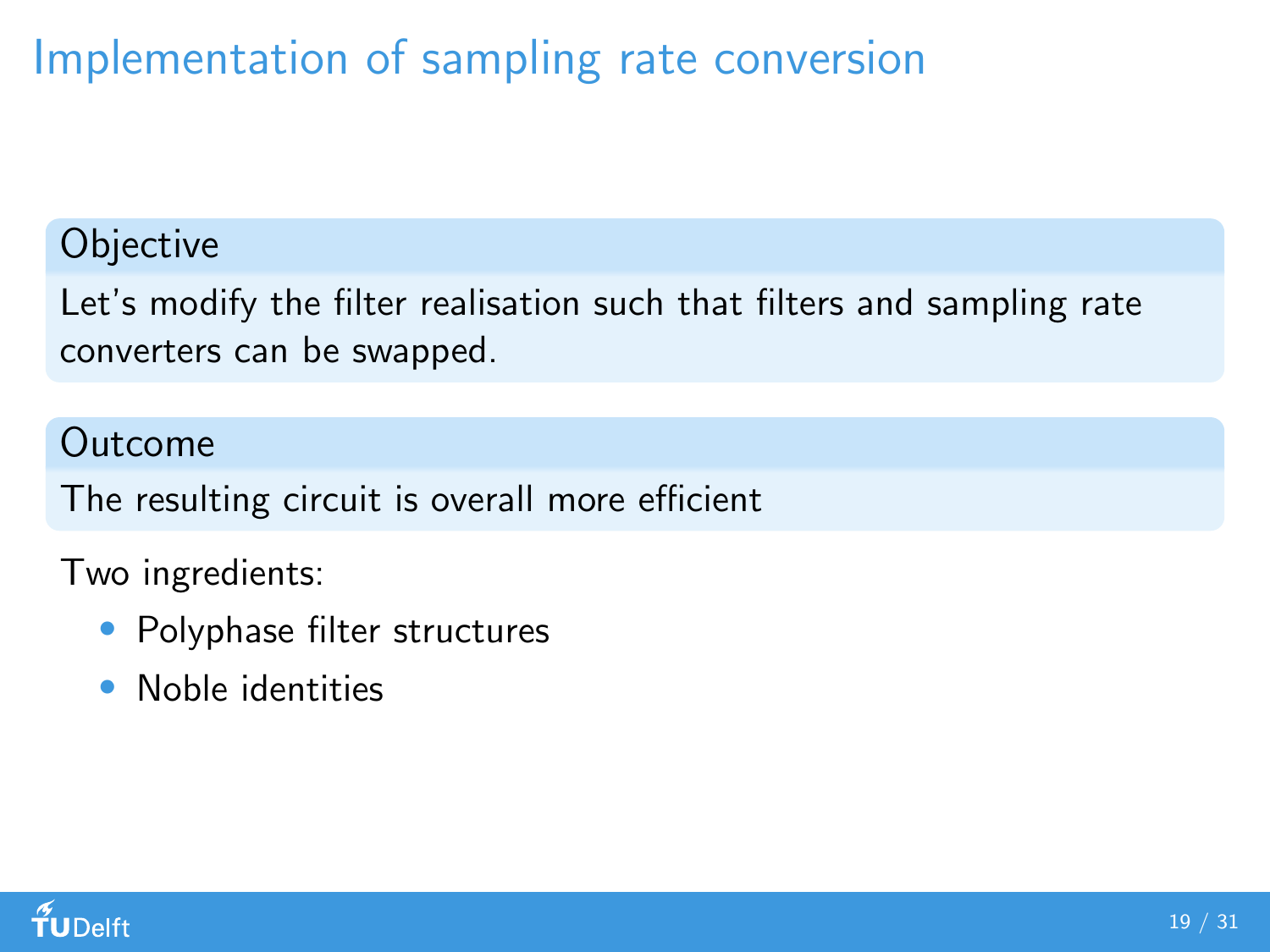## Polyphase filter structures



$$
H(z) = b_0 + b_1 z^{-1} + b_2 z^{-2} + b_3 z^{-3} =
$$
  
=  $(b_0 + b_2 z^{-2}) + z^{-1} (b_1 + b_3 z^{-2}) =$   
=  $P_0(z^2) + z^{-1} P_1(z^2)$ 

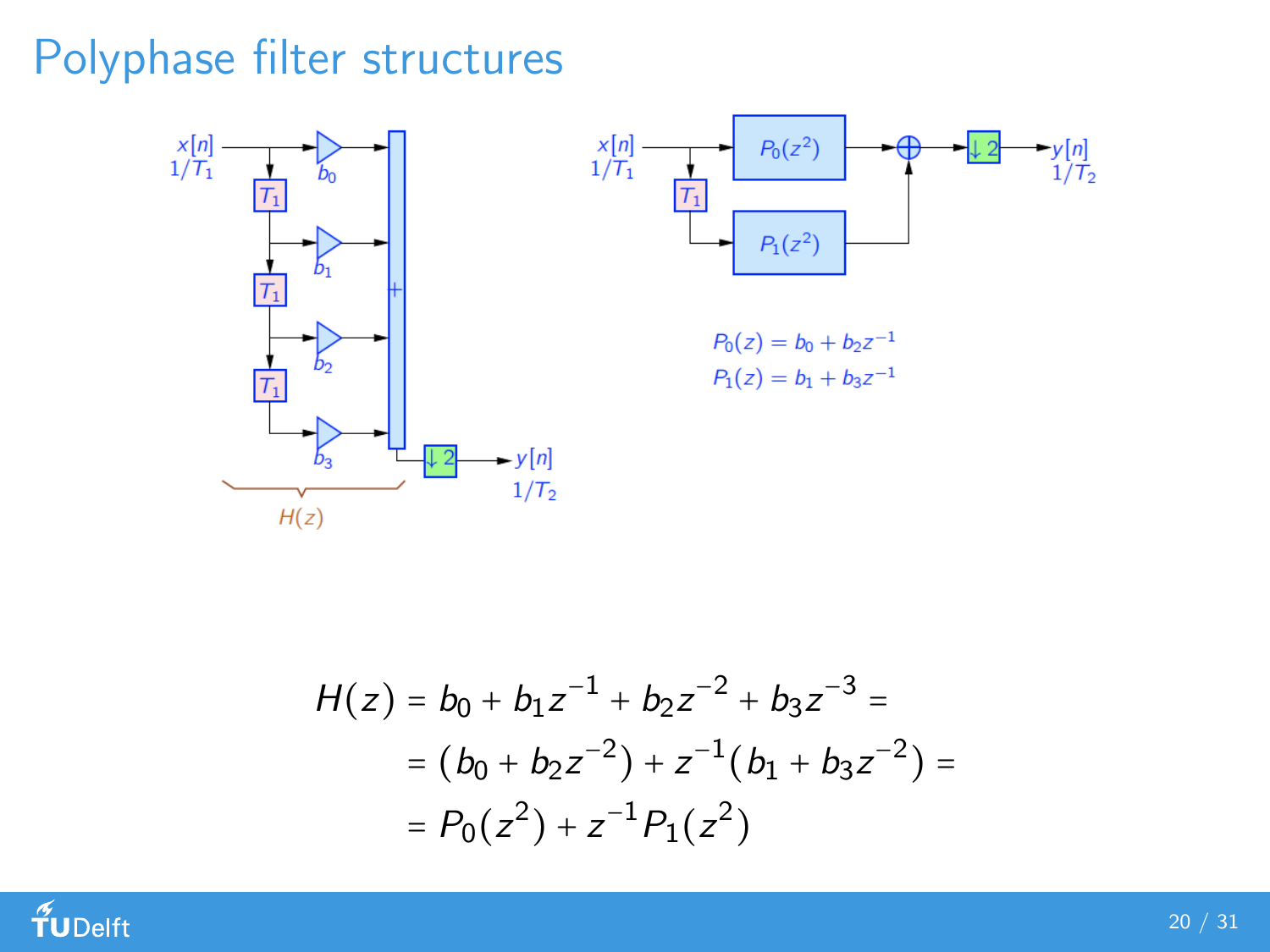## Polyphase filter structures

In general:

$$
H(z) = b_0 + b_M z^{-M} + ...
$$
  
+  $b_1 z^{-1} + b_{M+1} z^{-M+1} + ...$   
+  $b_{M-1} z^{M-1} + b_{2M-1} z^{(-2M-1)} = ...$   

$$
H(z) = [b_0 + b_M z^{-M} + ...] +
$$
  
+  $z^{-1} [b_1 + b_{M+1} z^{-M} + ...] +$   
+  $z^{-M-1} [b_{M-1} z^1 + b_{2M-1} z^{(-M)} + ...]$ 

This can be expressed using the M-component polyphase representation, with polyphase components  $P_i(z)$ :

$$
H(z) = \sum_{i=0}^{M-1} z^{-i} P_i(z^M), \text{ where}
$$
  

$$
P_i(z^M) = \sum_{n=-\infty}^{\infty} b_{(nM+i)} z^{-n}
$$

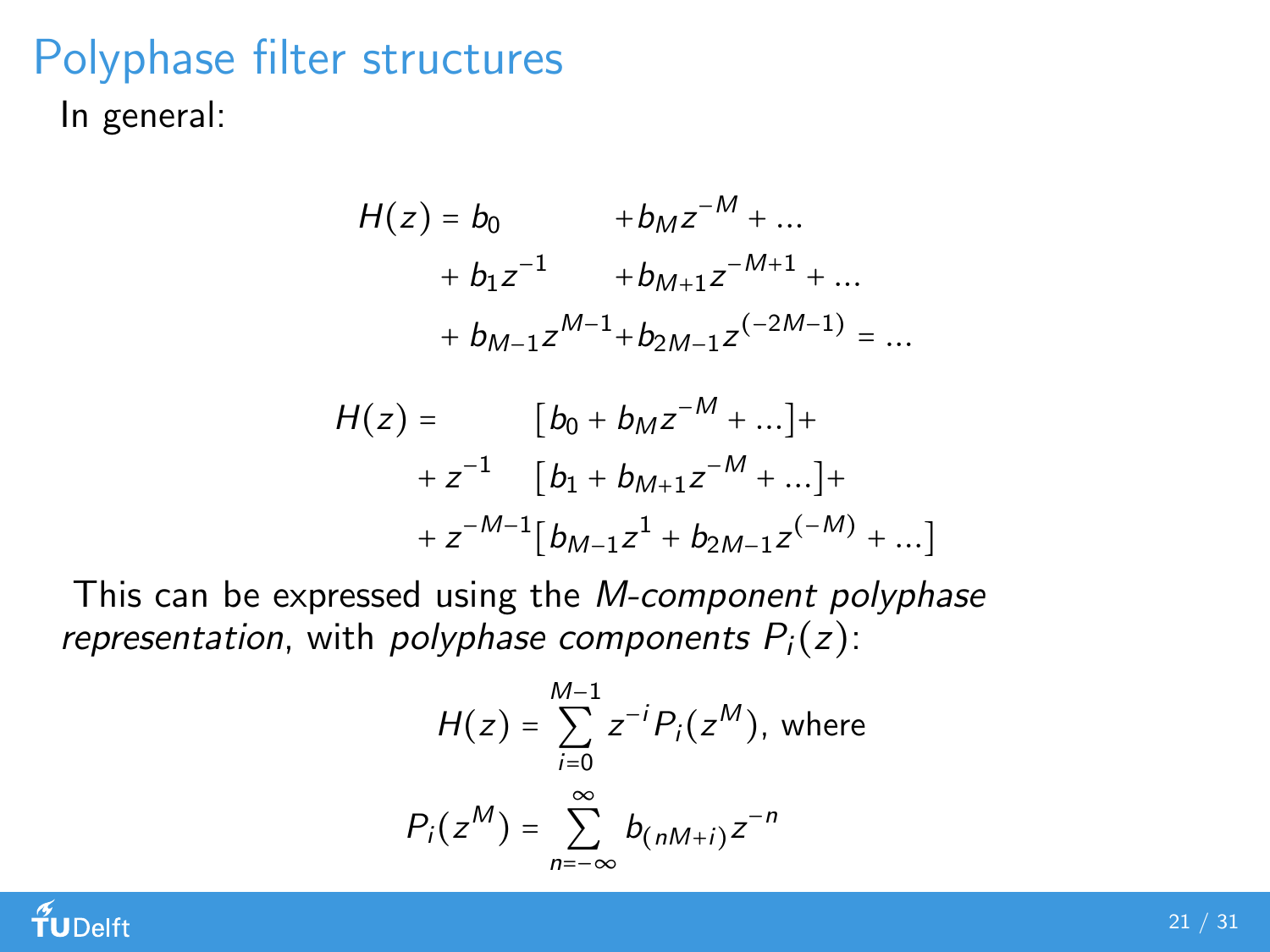### Noble identities

#### **Identity 1:**



#### **Identity 2:**



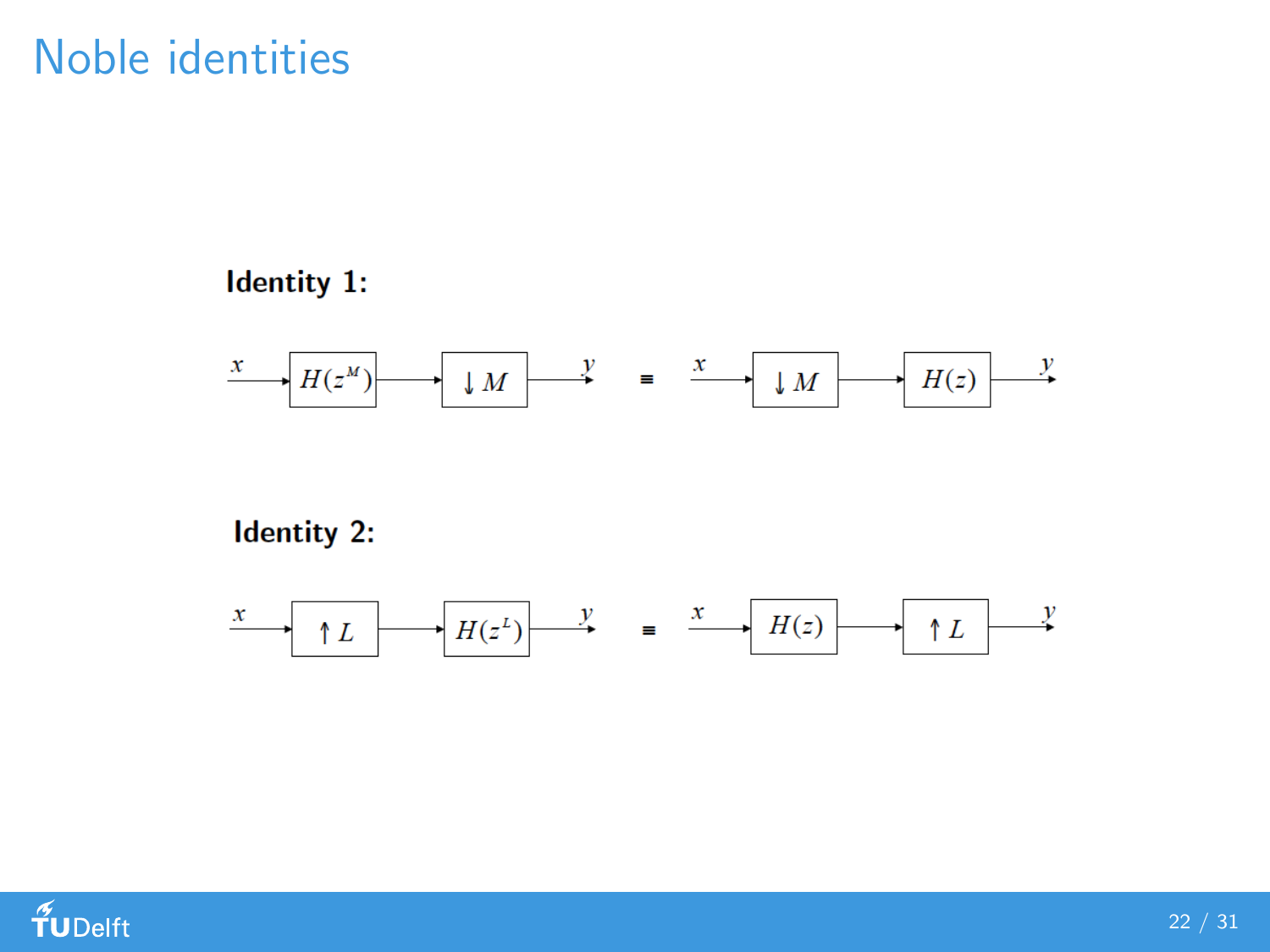

How to efficiently implement the following system:



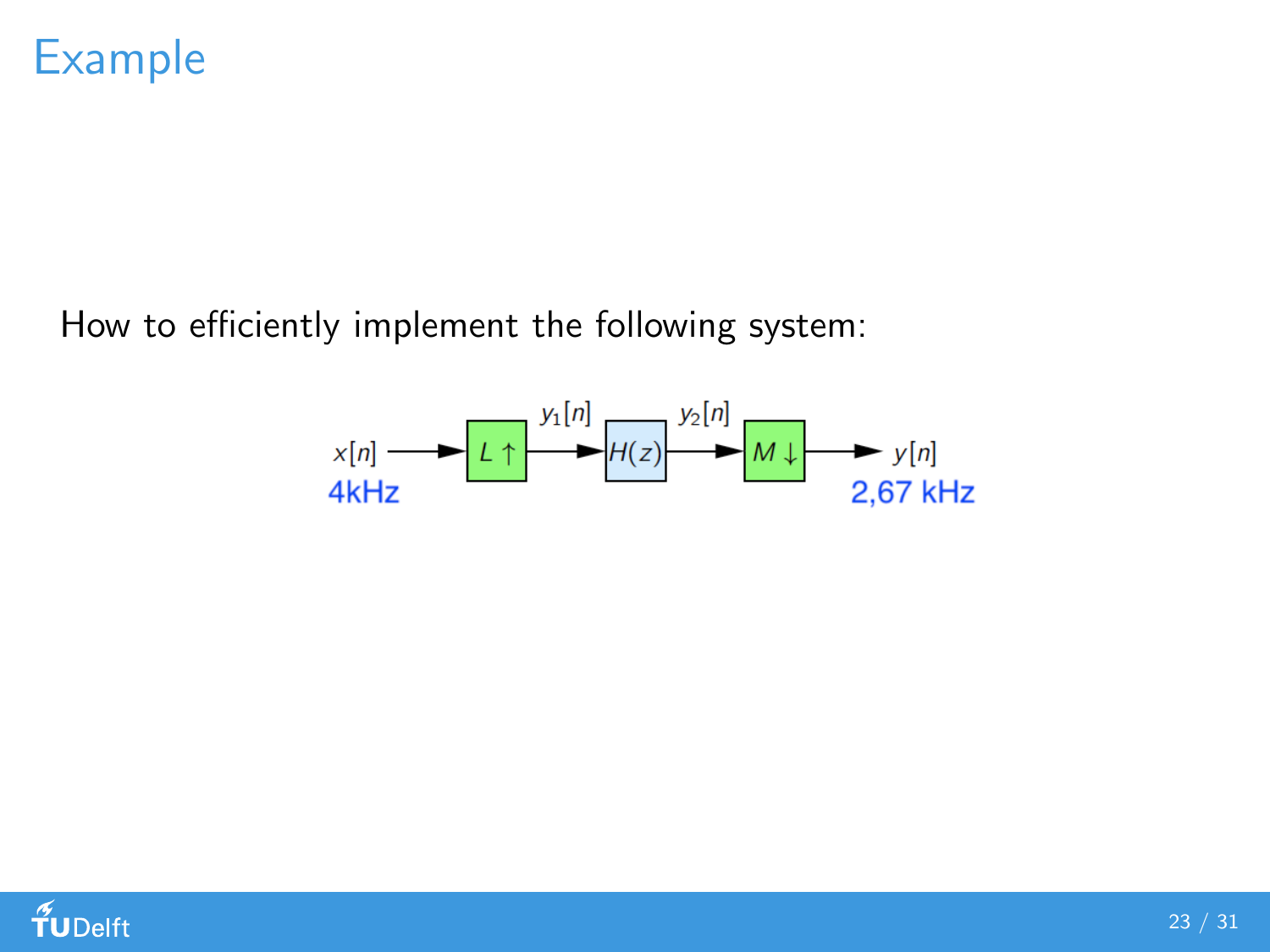## Example

Step 1 (2 possibilities):



Which one is more efficient (in terms of the rate at which the filters operate?)

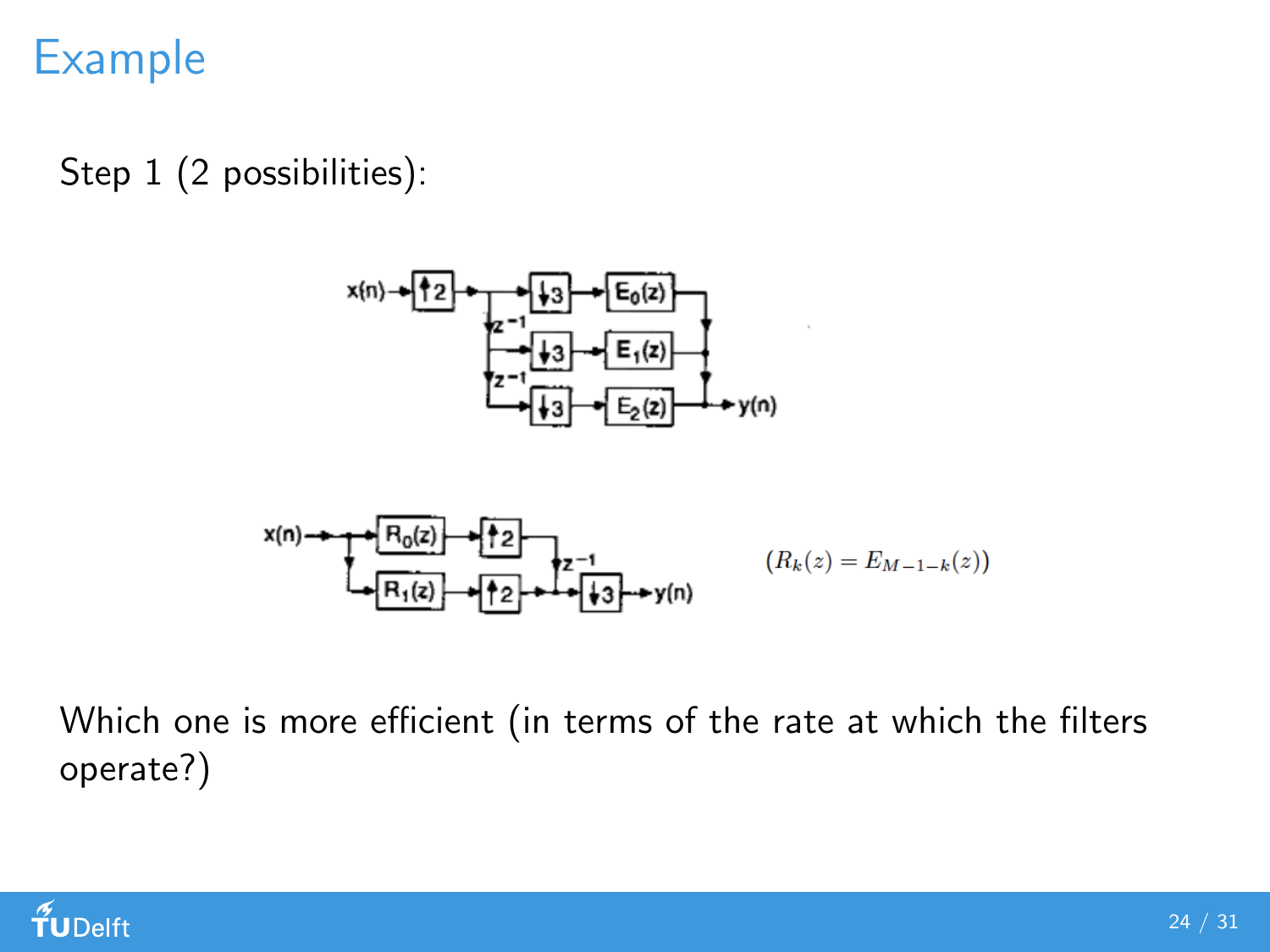## Example

Step 2 (let us work further on option 2):



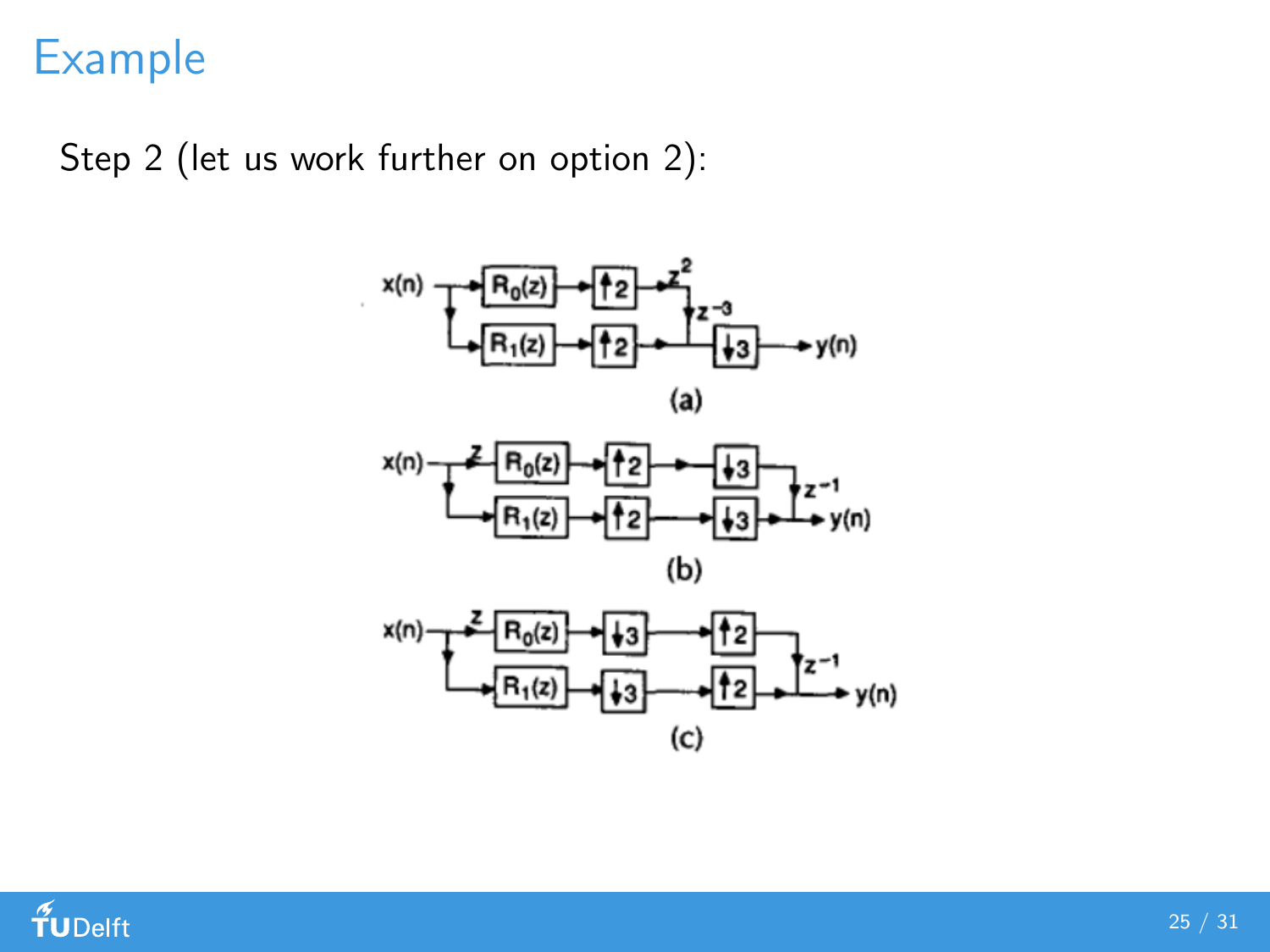## Example

Most efficient implementation:



Now filters run at 4/3 kHz.

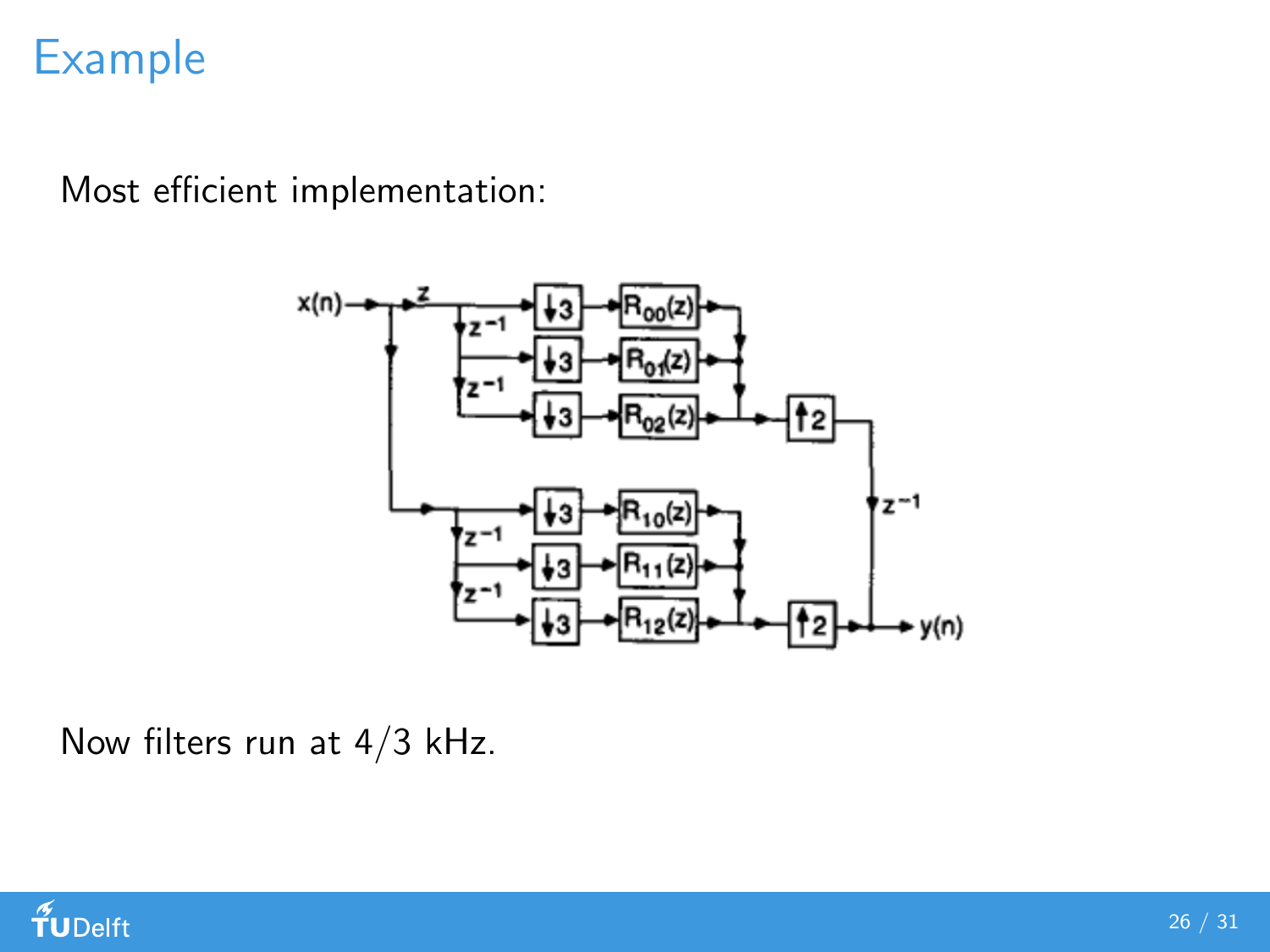- Overview and applications
- Sampling rate conversion
	- Decimation by factor M
	- Upsampling by a factor L
	- Sampling rate conversion by factor L/M
- **Implementation of sampling rate conversion** 
	- Sampling rate conversion using polyphase filters
	- Multistage Sampling rate conversion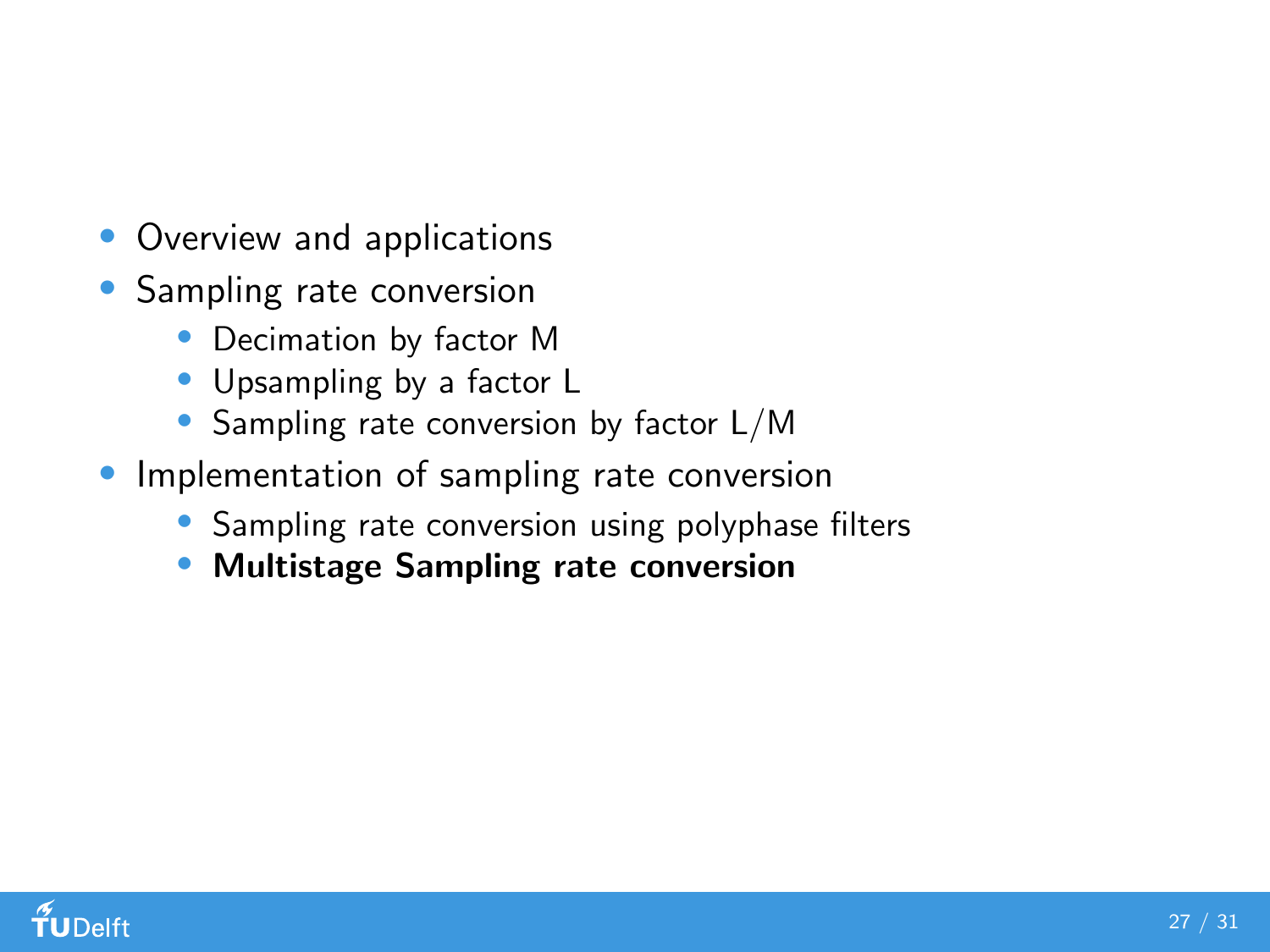## Multistage conversion

If M or L are too large, it is more efficient to implement conversion in multiple stages. This leads to lower order filters.



For example:  $M = M_1 M_2$ 

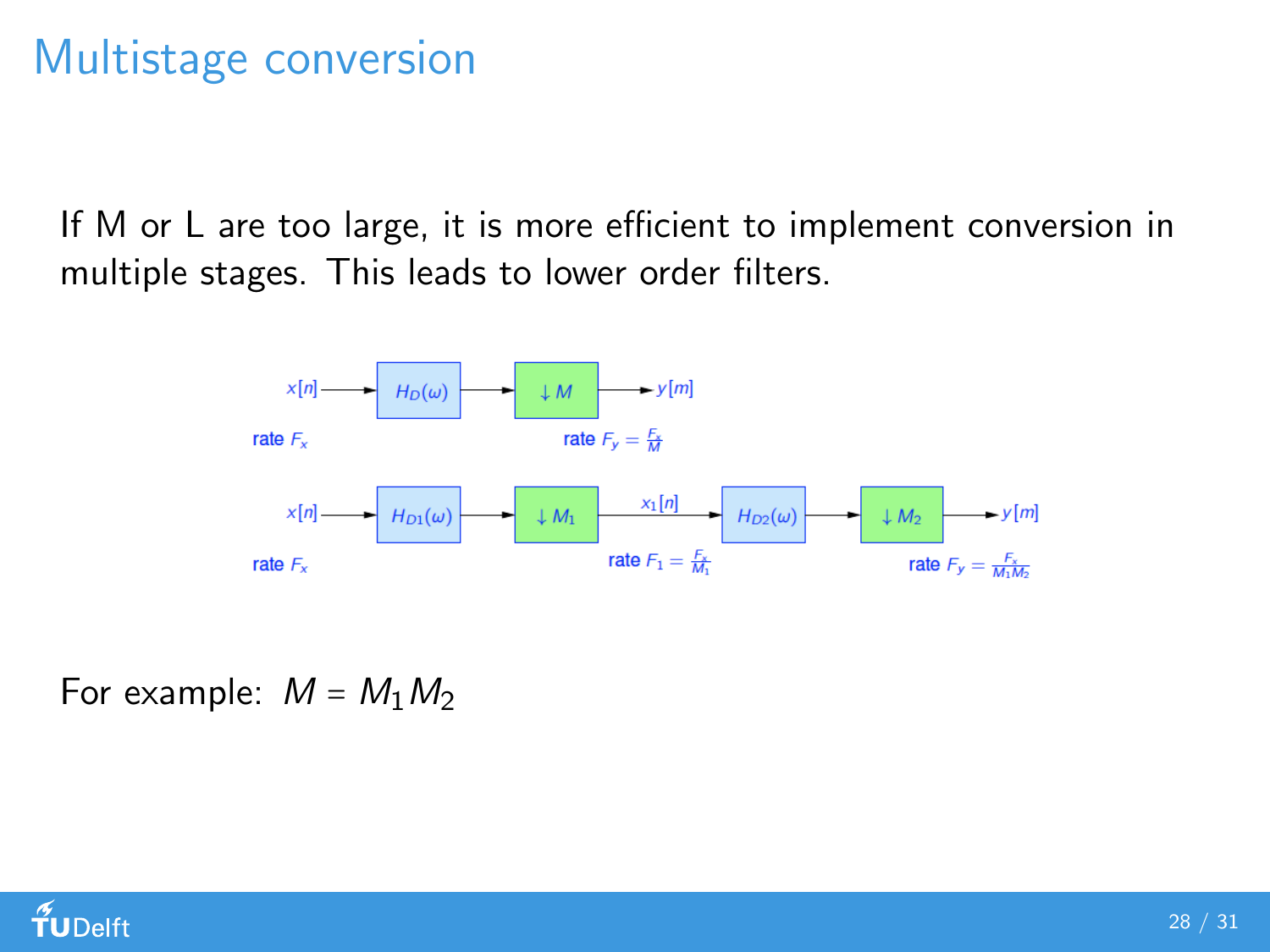## Multistage conversion

Example

Given an audio signal sampled at 8kHz. We want to keep the frequencies 0 − 80Hz and resample to 160Hz. Decimation factor is  $M = 50$ .

Let us assume the following filter specifications:

- passband: 0-75Hz, ripple  $\delta_1 = 10^{-2}$
- transition band: 75-80Hz
- stopband: 80Hz-4000Hz, ripple  $\delta_2 = 10^{-4}$



Heuristic formula to estimate filter order (Kaiser):

$$
\hat{N} = \frac{-10 \log(\delta_1 \delta_2) - 13}{14,6\delta f}, \text{ where } \delta f = \frac{F_{stop} - F_{pass}}{F_x}
$$

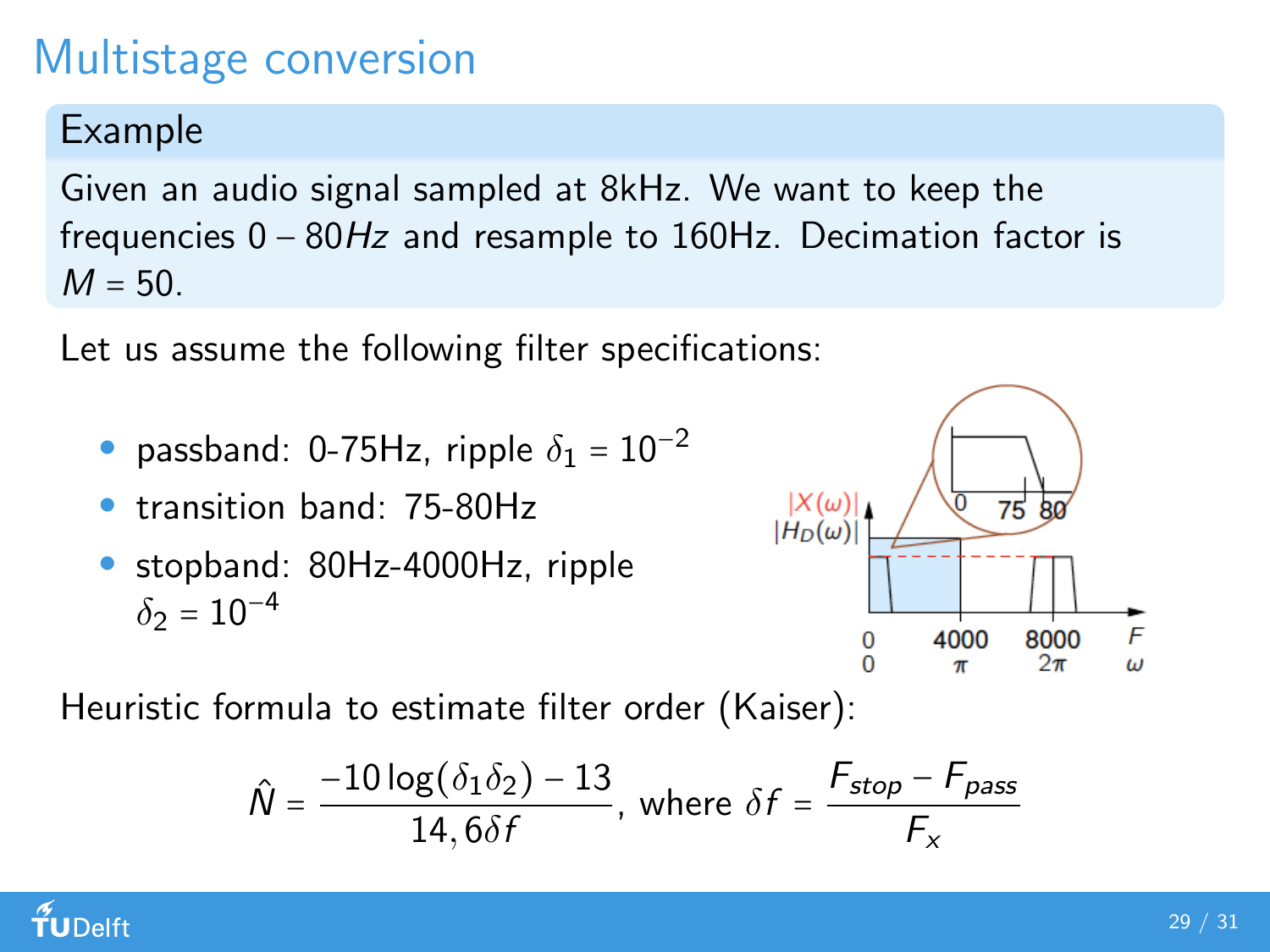# Example (continued)

Let us implement the filtering and downsampling in two stages,  $M_1 = 25$ and  $M_2 = 2!$ 

Stage 1:

- passband: 0-75Hz
- transition band: 75-240Hz
- ripples  $\delta_1 = 0.5 \cdot 10^{-2}$  and  $\delta_2 = 10^{-4}$



Here,  $\delta f = \frac{165}{8000} = \frac{1}{48}$  , therefore  $\hat{N}_1 = 167$ , which is much smaller than before.